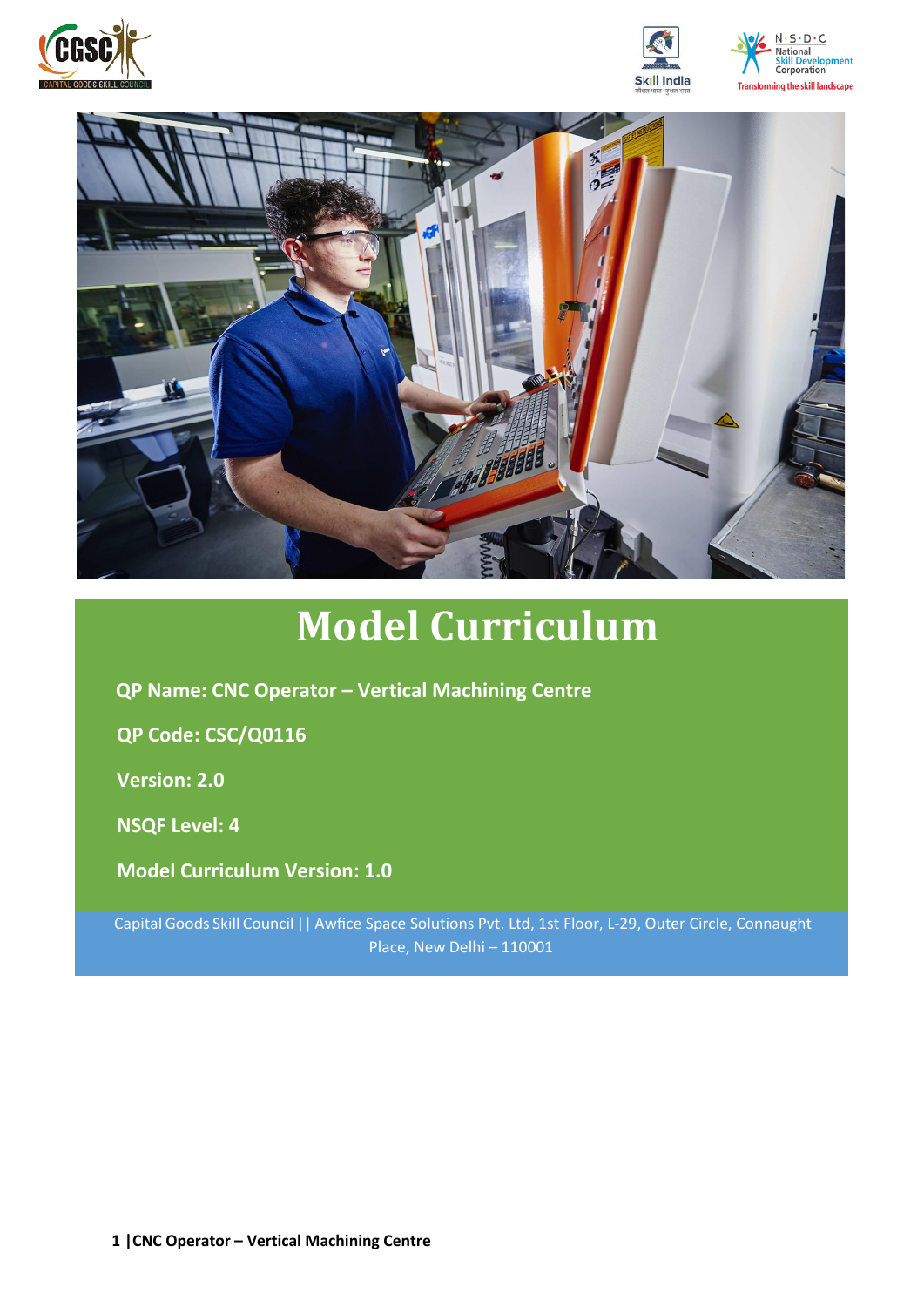



## **Table of Contents**

| Module 1: Introduction to the role of a CNC Operator - Vertical Machining Centre 7           |  |
|----------------------------------------------------------------------------------------------|--|
|                                                                                              |  |
| Module 3: Process of coordinating with co-workers to achieve work efficiency 12              |  |
|                                                                                              |  |
| Module 5: Process of carrying out machining using the CNC Vertical Machining Centre (VMC) 18 |  |
|                                                                                              |  |
|                                                                                              |  |
|                                                                                              |  |
|                                                                                              |  |
|                                                                                              |  |
|                                                                                              |  |
|                                                                                              |  |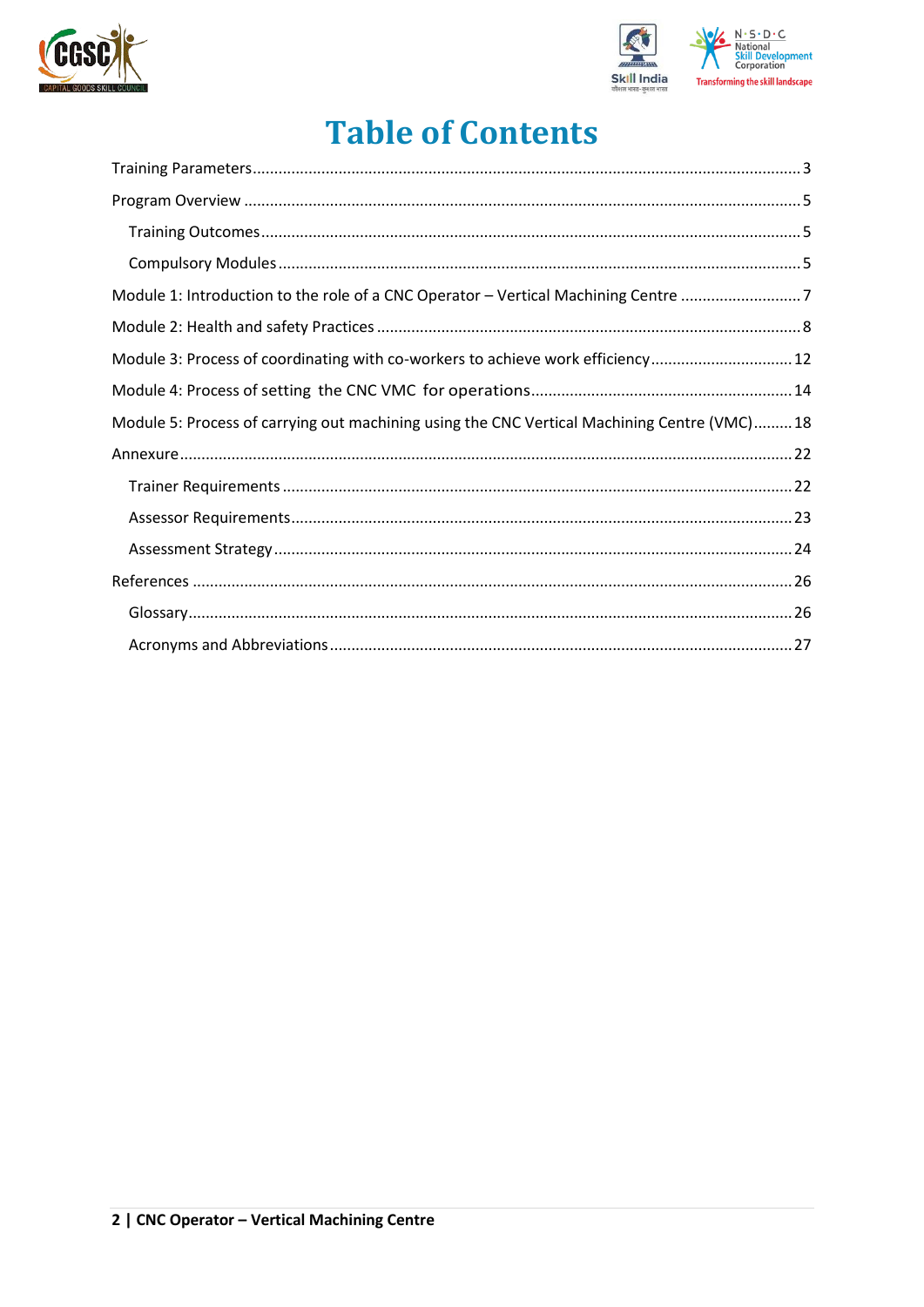



## **Training Parameters**

<span id="page-2-0"></span>

| <b>Sector</b>                                                     | Capital Goods                                                                                                                                                                                                                                                                                                                                                                                                                                                                                                                                 |  |  |
|-------------------------------------------------------------------|-----------------------------------------------------------------------------------------------------------------------------------------------------------------------------------------------------------------------------------------------------------------------------------------------------------------------------------------------------------------------------------------------------------------------------------------------------------------------------------------------------------------------------------------------|--|--|
| <b>Sub-Sector</b>                                                 | Machine Tools, Dies, Moulds and Press Tools, Plastics<br>Manufacturing Machinery, Textile Manufacturing Machinery,<br>Process Plant Machinery, Electrical and Power Machinery, Light<br><b>Engineering Goods</b>                                                                                                                                                                                                                                                                                                                              |  |  |
| Occupation                                                        | Machining                                                                                                                                                                                                                                                                                                                                                                                                                                                                                                                                     |  |  |
| Country                                                           | India                                                                                                                                                                                                                                                                                                                                                                                                                                                                                                                                         |  |  |
| <b>NSQF Level</b>                                                 | 4                                                                                                                                                                                                                                                                                                                                                                                                                                                                                                                                             |  |  |
| Aligned to NCO/ISCO/ISIC Code                                     | NCO-2015/7223.40                                                                                                                                                                                                                                                                                                                                                                                                                                                                                                                              |  |  |
| <b>Minimum Educational Qualification and</b><br><b>Experience</b> | 8th Class Pass + ITI (2years) with 2 years of experience in the<br>relevant field<br><b>OR</b><br>10th Class Pass with 2 years of experience in the relevant field<br><b>OR</b><br>10th Class Pass + ITI (1 year) with 1 year of experience in the<br>relevant field<br><b>OR</b><br>10th Class Pass + ITI (2 years)<br><b>OR</b><br>12th Class Pass with 6 months of experience in the relevant<br>field<br><b>OR</b><br>Certified in NSQF-L3 Operator - Calibration and<br>Instrumentation with 2 years of experience in the relevant field |  |  |
| <b>Pre-Requisite License or Training</b>                          | <b>NA</b>                                                                                                                                                                                                                                                                                                                                                                                                                                                                                                                                     |  |  |
| <b>Minimum Job Entry Age</b>                                      | 18 Years                                                                                                                                                                                                                                                                                                                                                                                                                                                                                                                                      |  |  |
| <b>Last Reviewed On</b>                                           | <b>NA</b>                                                                                                                                                                                                                                                                                                                                                                                                                                                                                                                                     |  |  |
| <b>Next Review Date</b>                                           | <b>NA</b>                                                                                                                                                                                                                                                                                                                                                                                                                                                                                                                                     |  |  |
| <b>NSQC Approval Date</b>                                         | <b>NA</b>                                                                                                                                                                                                                                                                                                                                                                                                                                                                                                                                     |  |  |
| <b>QP Version</b>                                                 | 2.0                                                                                                                                                                                                                                                                                                                                                                                                                                                                                                                                           |  |  |
| <b>Model Curriculum Creation Date</b>                             | <b>NA</b>                                                                                                                                                                                                                                                                                                                                                                                                                                                                                                                                     |  |  |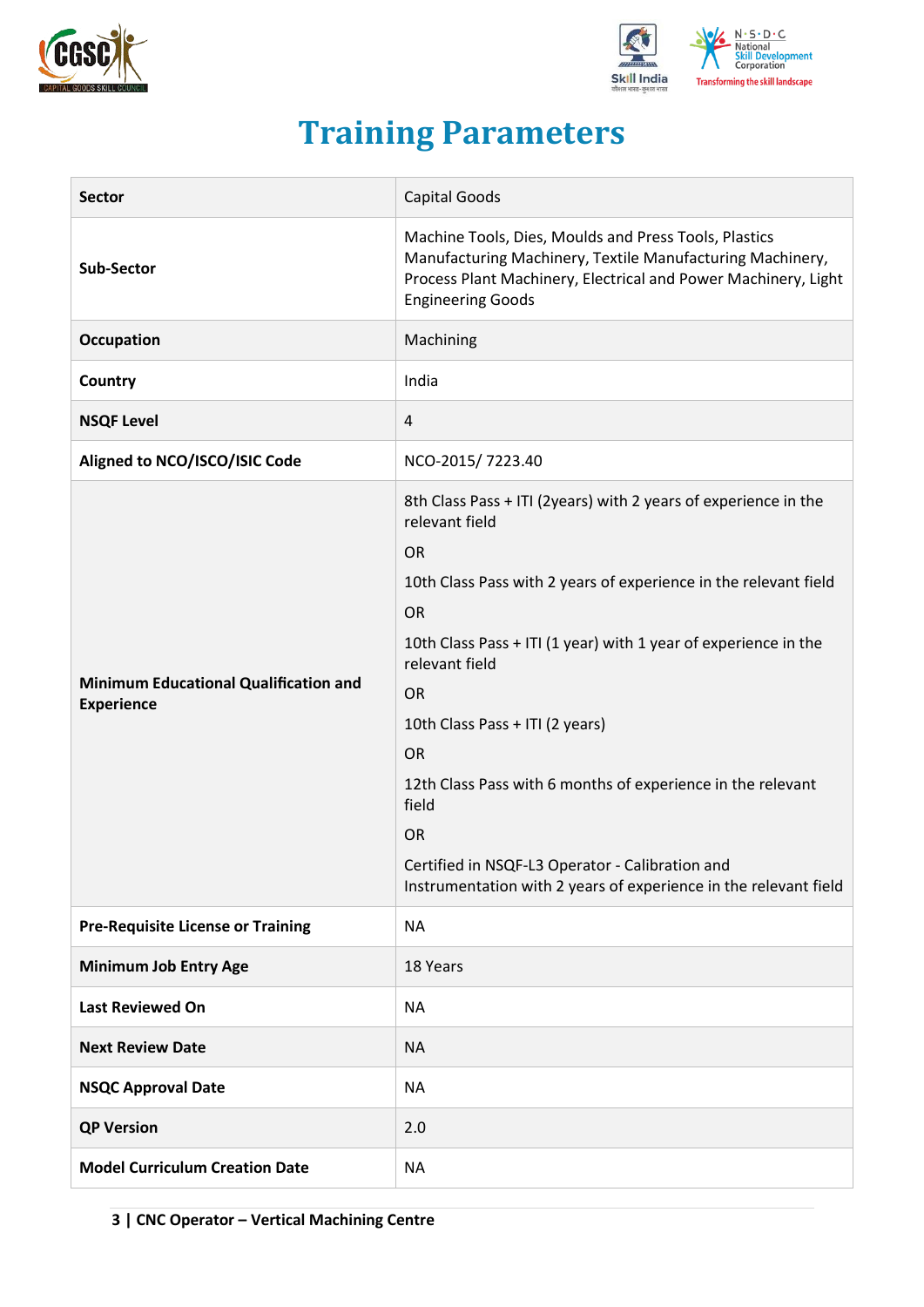



| <b>Model Curriculum Valid Up to Date</b> | <b>NA</b> |
|------------------------------------------|-----------|
| <b>Model Curriculum Version</b>          | 1.0       |
| <b>Minimum Duration of the Course</b>    | 450 Hours |
| <b>Maximum Duration of the Course</b>    | 450 Hours |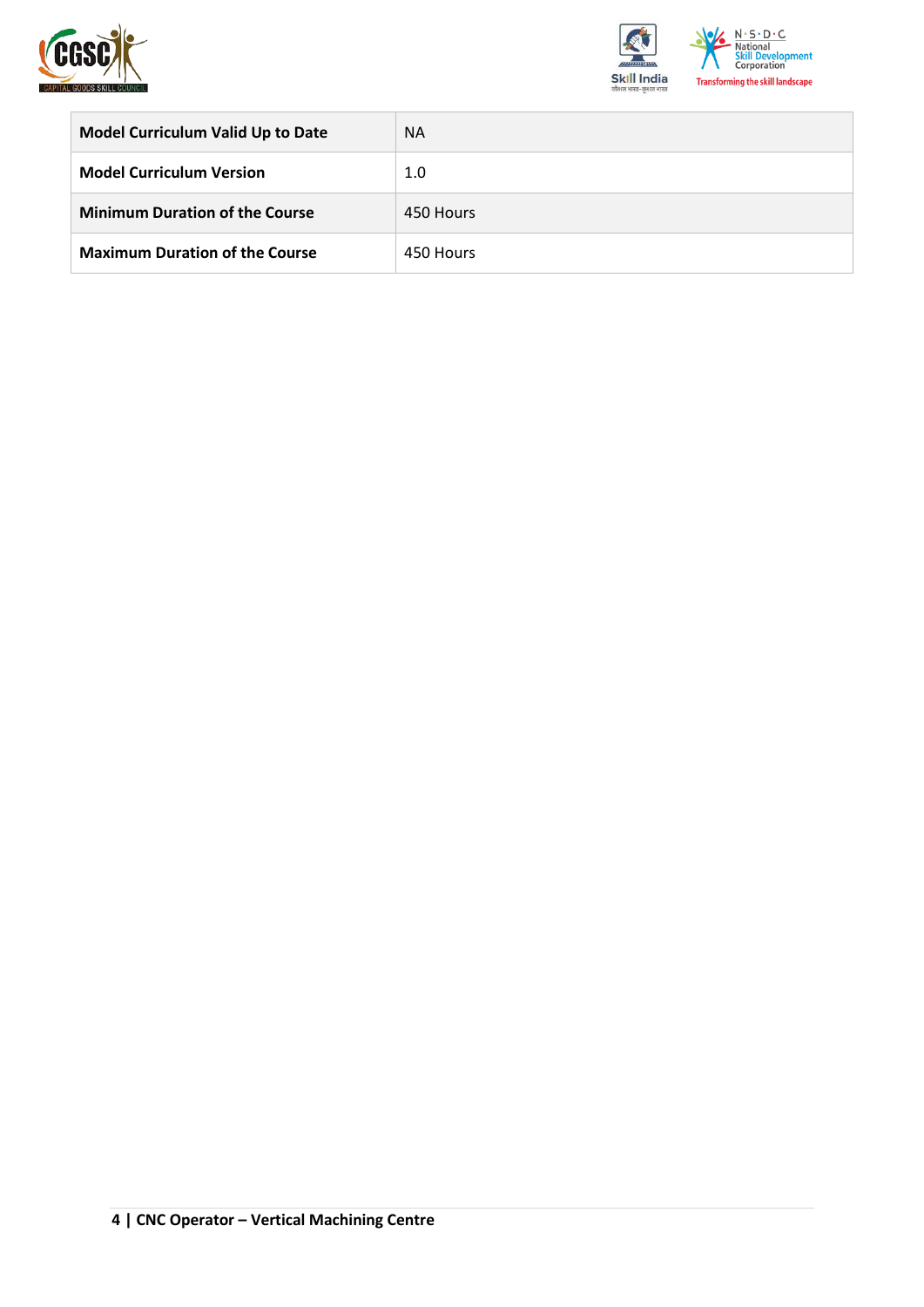



## **Program Overview**

<span id="page-4-0"></span>This section summarizes the end objectives of the program along with its duration.

#### <span id="page-4-1"></span>**Training Outcomes**

At the end of the program, the learner should have acquired the listed knowledge and skills to:

- Explain the importance of following the health and safety practices at work.
- Demonstrate ways to coordinate with co-workers to achieve work efficiency.
- Demonstrate the process of setting the CNC VMC for operations.
- Demonstrate the process of carrying out machining using the CNC Vertical Machining Centre (VMC).

#### <span id="page-4-2"></span>**Compulsory Modules**

The table lists the modules and their duration corresponding to the Compulsory NOS of the QP.

| <b>NOS and Module Details</b>                                                                                                 | <b>Theory</b><br><b>Duration</b> | <b>Practical</b><br><b>Duration</b> | On-the-Job<br><b>On-the-Job Training</b><br><b>Training Duration</b><br><b>Duration</b><br>(Mandatory)<br>(Recommended) |       | <b>Total</b><br><b>Duration</b> |
|-------------------------------------------------------------------------------------------------------------------------------|----------------------------------|-------------------------------------|-------------------------------------------------------------------------------------------------------------------------|-------|---------------------------------|
| <b>Bridge Module</b>                                                                                                          | 04:00                            | 00:00                               | 0:00                                                                                                                    | 0:00  | 04:00                           |
| Module 1: Introduction to<br>the role of a CNC Operator -<br><b>Vertical Machining Centre</b>                                 | 04:00                            | 0:00                                | 0:00                                                                                                                    | 00:00 | 04:00                           |
| <b>CSC/N1335 Follow the</b><br>health and safety practices<br>at work<br><b>NOS Version-2.0</b><br><b>NSQF Level-3</b>        | 20:00                            | 60:00                               | 0:00                                                                                                                    | 0:00  | 80:00                           |
| Module 2: Health and safety<br>practices                                                                                      | 20:00                            | 60:00                               | 0:00                                                                                                                    | 00:00 | 80:00                           |
| <b>CSC/N1336 Coordinate with</b><br>co-workers to achieve work<br>efficiency<br><b>NOS Version-2.0</b><br><b>NSQF Level-3</b> | 20:00                            | 60:00                               | 0:00                                                                                                                    | 00:00 | 80:00                           |
| Module 3: Process of<br>coordinating with co-<br>workers to achieve work<br>efficiency                                        | 20:00                            | 60:00                               | 0:00                                                                                                                    | 00:00 | 80:00                           |
| <b>CSC/N0123 Set the CNC</b><br><b>VMC for operations</b><br><b>NOS Version-2.0</b><br><b>NSQF Level-5</b>                    | 40:00                            | 112:00                              | 0:00                                                                                                                    | 0:00  | 152:00                          |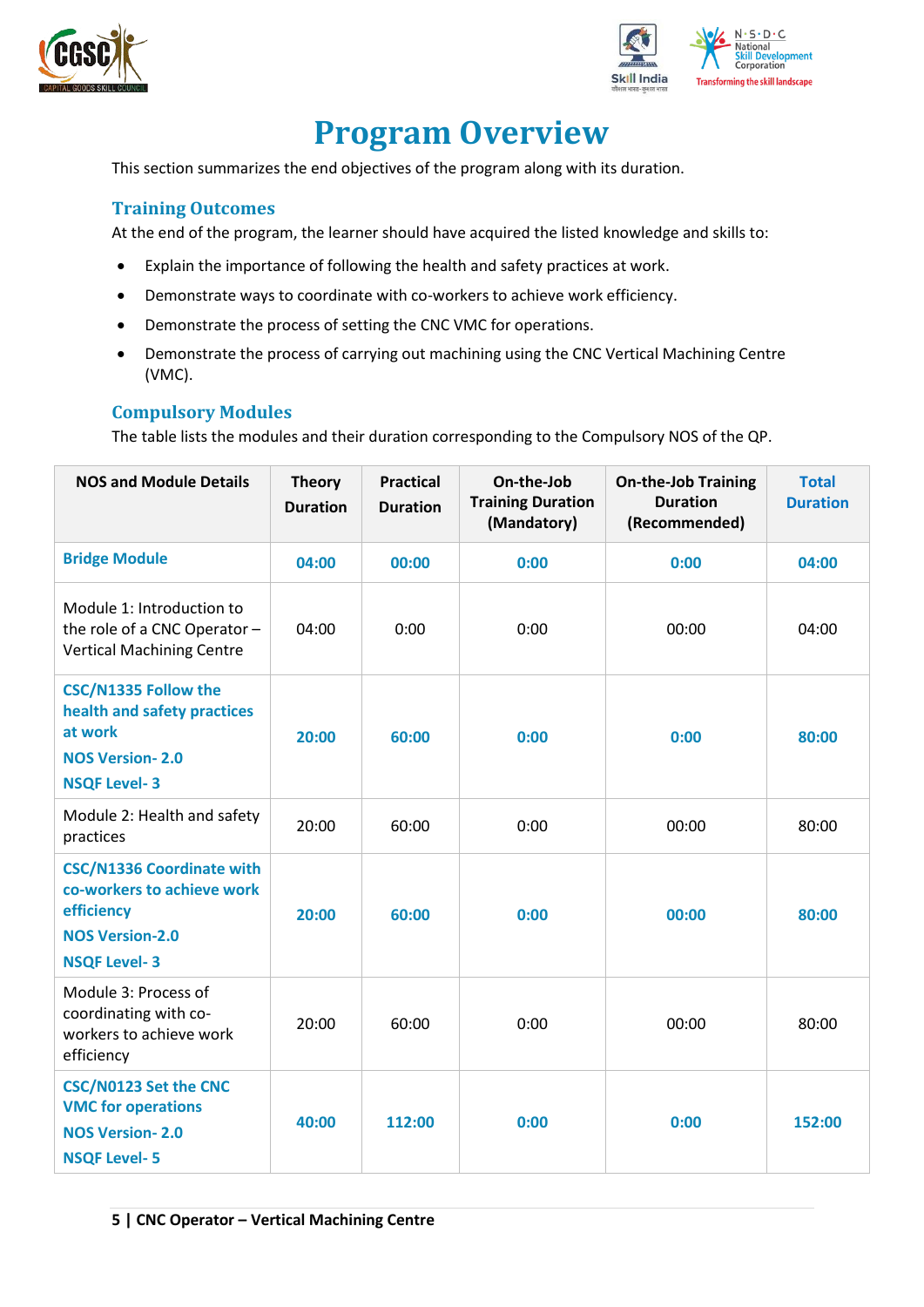



| Module 4: Process of setting<br>the CNC VMC for operations                                                           | 40:00  | 112:00 | 0:00 | 0:00  | 152:00 |
|----------------------------------------------------------------------------------------------------------------------|--------|--------|------|-------|--------|
| <b>CSC/N0116 Carry out</b><br>machining using the CNC<br><b>VMC</b><br><b>NOS Version-2.0</b><br><b>NSQF Level-4</b> | 36:00  | 98:00  | 0:00 | 0:00  | 134:00 |
| Module 5: Process of<br>carrying out machining<br>using the CNC Vertical<br>Machining Centre (VMC)                   | 36:00  | 98:00  | 0:00 | 0:00  | 134:00 |
| <b>Total Duration</b>                                                                                                | 120:00 | 330:00 | 0:00 | 00:00 | 450:00 |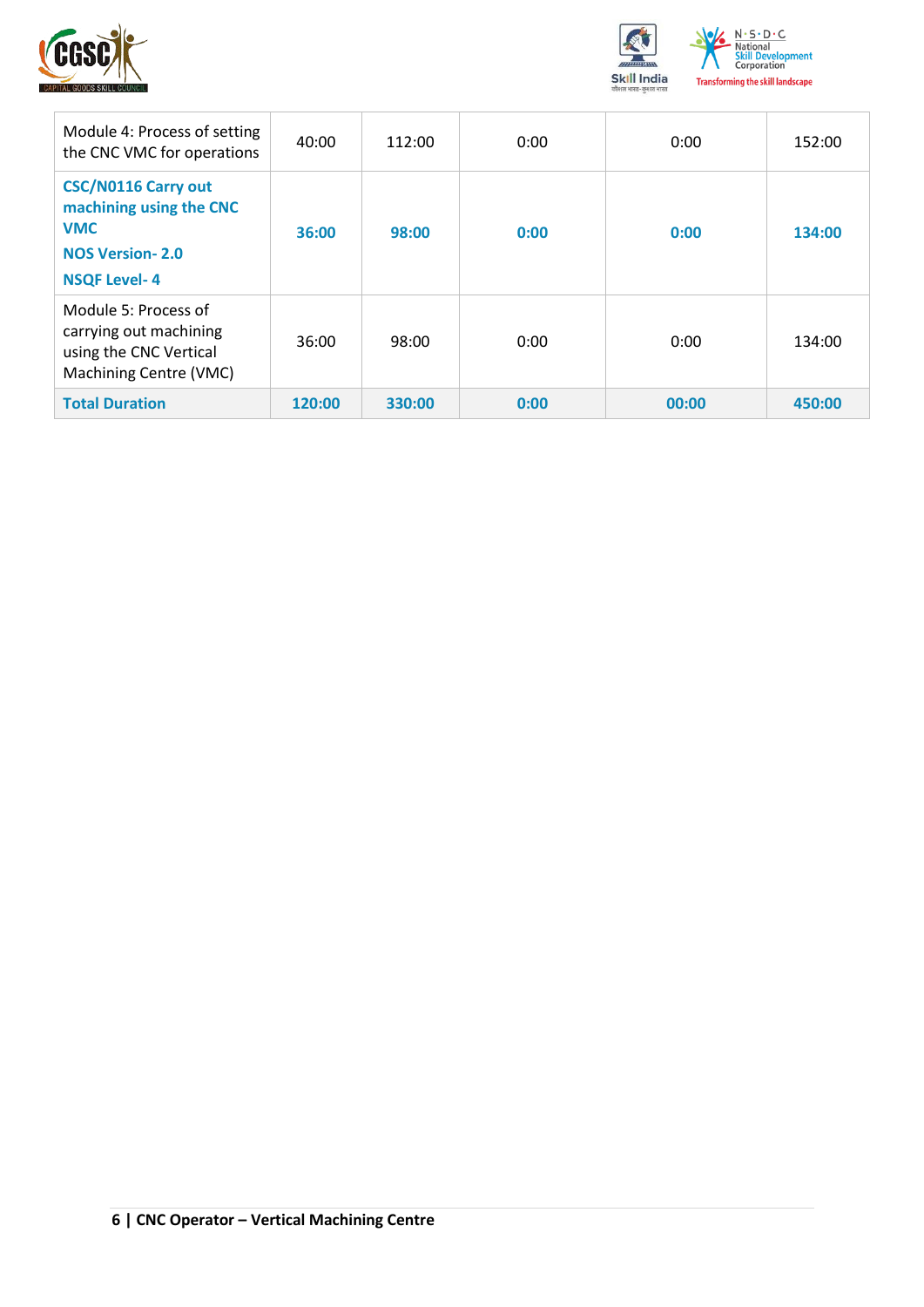



## **Module Details**

### <span id="page-6-0"></span>**Module 1: Introduction to the role of a CNC Operator – Vertical Machining Centre**

#### *Bridge Module*

#### **Terminal Outcomes:**

• Discuss the job role of a CNC Operator – Vertical Machining Centre.

| Duration: 04:00                                                                                         | <b>Duration: 0:00</b>                    |
|---------------------------------------------------------------------------------------------------------|------------------------------------------|
| Theory – Key Learning Outcomes                                                                          | <b>Practical - Key Learning Outcomes</b> |
| Describe the size and scope of the<br>$\bullet$<br>capital good industry and its sub-<br>sectors.       |                                          |
| Discuss the role and responsibilities<br>$\bullet$<br>of a CNC Operator - Vertical<br>Machining Centre. |                                          |
| Identify various employment<br>٠<br>opportunities for a CNC Operator -<br>Vertical Machining Centre.    |                                          |
| <b>Classroom Aids</b>                                                                                   |                                          |
| Training Kit - Trainer Guide, Presentations, Whiteboard, Marker, Projector, Laptop, Video Films         |                                          |
| <b>Tools, Equipment and Other Requirements</b>                                                          |                                          |
| <b>NA</b>                                                                                               |                                          |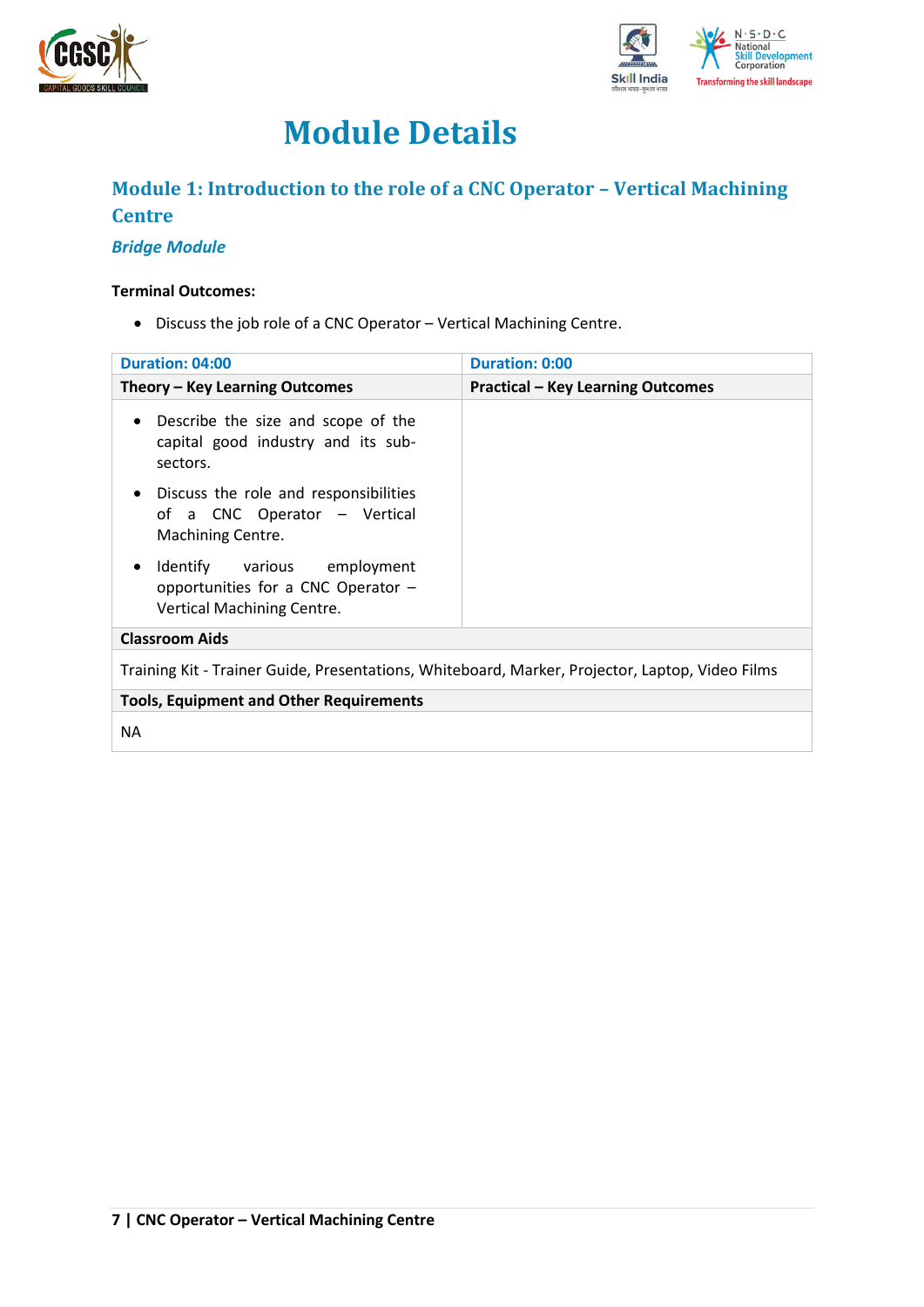



## <span id="page-7-0"></span>**Module 2: Health and safety Practices** *Mapped to CSC/N1335 v2.0*

#### **Terminal Outcomes:**

- Demonstrate ways to maintain personal health and safety.
- Describe the process of assisting in hazard management.
- Explain how to check the first aid box, firefighting and safety equipment.
- Describe the process of assisting in waste management.
- Explain the importance of following the fire safety guidelines.
- Explain the importance of following the emergency and first-aid procedures.
- Demonstrate the process of carrying out relevant documentation and review.

| <b>Duration: 20:00</b>                                                                                                                                                                      | Duration: 60:00                                                                                                                                                                           |
|---------------------------------------------------------------------------------------------------------------------------------------------------------------------------------------------|-------------------------------------------------------------------------------------------------------------------------------------------------------------------------------------------|
| Theory - Key Learning Outcomes                                                                                                                                                              | <b>Practical - Key Learning Outcomes</b>                                                                                                                                                  |
| Explain the recommended practices<br>$\bullet$<br>to be followed to ensure protection<br>from infections and transmission to<br>others, such as the use of hand<br>sanitiser and face mask. | Demonstrate the use of appropriate<br>$\bullet$<br>Personal Protective Equipment (PPE)<br>relevant to the task and work<br>conditions.<br>handle<br>Demonstrate<br>how<br>to<br>$\bullet$ |
| Explain the importance and process<br>of checking the work conditions,<br>assessing the potential health and<br>safety risks, and take appropriate<br>measures to mitigate them.            | hazardous materials safely.<br>Demonstrate the process of testing<br>$\bullet$<br>the firefighting and various safety<br>equipment to ensure they are in<br>usable condition.             |
| Explain the importance and process<br>$\bullet$<br>of selecting and using the appropriate<br>PPE relevant to the task and work<br>conditions.                                               | Demonstrate the process of recycling<br>٠<br>and disposing different types of<br>waste appropriately.                                                                                     |
| Explain the<br>recommended<br>$\bullet$<br>techniques to be followed while<br>lifting and moving heavy objects to<br>avoid injury.                                                          | Demonstrate<br>how<br>the<br>to<br>use<br>appropriate type of fire extinguisher<br>to extinguish different types of fires<br>safely.                                                      |
| Explain the importance of following<br>$\bullet$<br>the manufacturer's instructions and<br>workplace safety guidelines while<br>working on heavy machinery, tools<br>and equipment.         | Demonstrate how to administer<br>appropriate first aid to the injured<br>personnel.<br>of<br>Demonstrate<br>the<br>process<br>Cardiopulmonary<br>performing                               |
| Explain the importance and process<br>$\bullet$<br>of identifying existing and potential<br>hazards at work.                                                                                | Resuscitation (CPR) on a potential<br>victim of cardiac arrest.<br>Demonstrate the process of carrying<br>$\bullet$                                                                       |
| Describe the process of assessing the<br>$\bullet$<br>potential risks and injuries associated<br>with the various hazards.                                                                  | appropriate<br>documentation<br>out<br>following a health and safety incident<br>at work, including all the required<br>information.                                                      |
| Explain how to prevent or minimise<br>different types of hazards.                                                                                                                           |                                                                                                                                                                                           |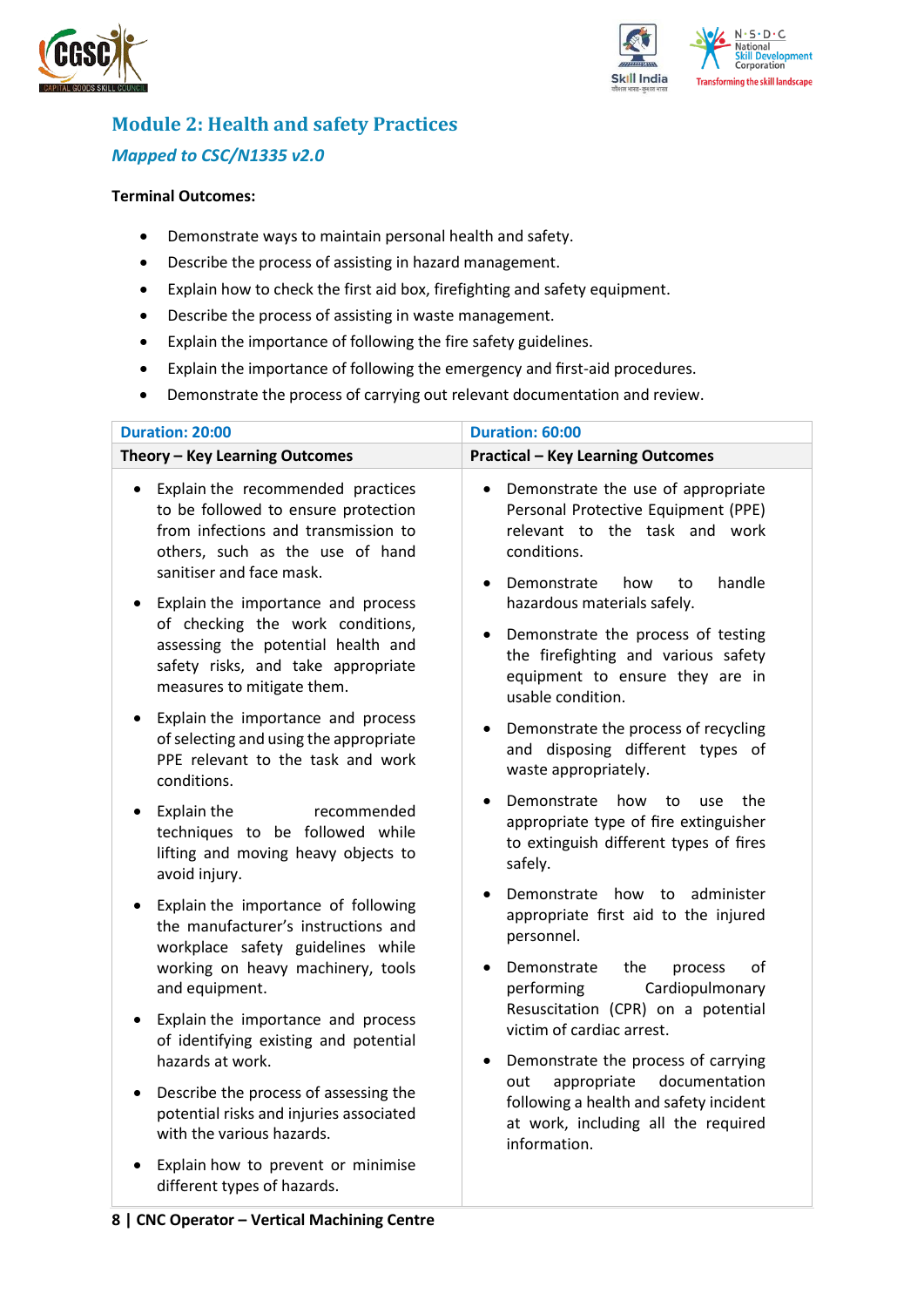



 $N.5.0.6$ **Skill Development**<br>Corporation **Transforming the skill landscape** 

- Explain how to handle and store hazardous materials safely.
- Explain the importance of ensuring the first aid box is updated with the relevant first aid supplies.
- Describe the process of checking and testing the firefighting and various safety equipment to ensure they are in a usable condition.
- Explain the criteria for segregating waste into appropriate categories.
- Describe the appropriate methods for recycling recyclable waste.
- Describe the process of disposing of the non-recyclable waste safely and the applicable regulations.
- Explain the use of different types of fire extinguishers to extinguish different types of fires.
- State the recommended practices to be followed for a safe rescue during a fire emergency.
- Explain how to request assistance from the fire department to extinguish a serious fire.
- Explain the appropriate practices to be followed during workplace emergencies to ensure safety and minimise loss to organisational property.
- State the common health and safety hazards present in a work environment, associated risks, and how to mitigate them.
- State the safe working practices to be followed while working at various hazardous sites and using electrical equipment.
- Explain the importance of ensuring easy access to firefighting and safety equipment.
- Explain the appropriate preventative and remedial actions to be taken in the case of exposure to toxic materials, such as poisonous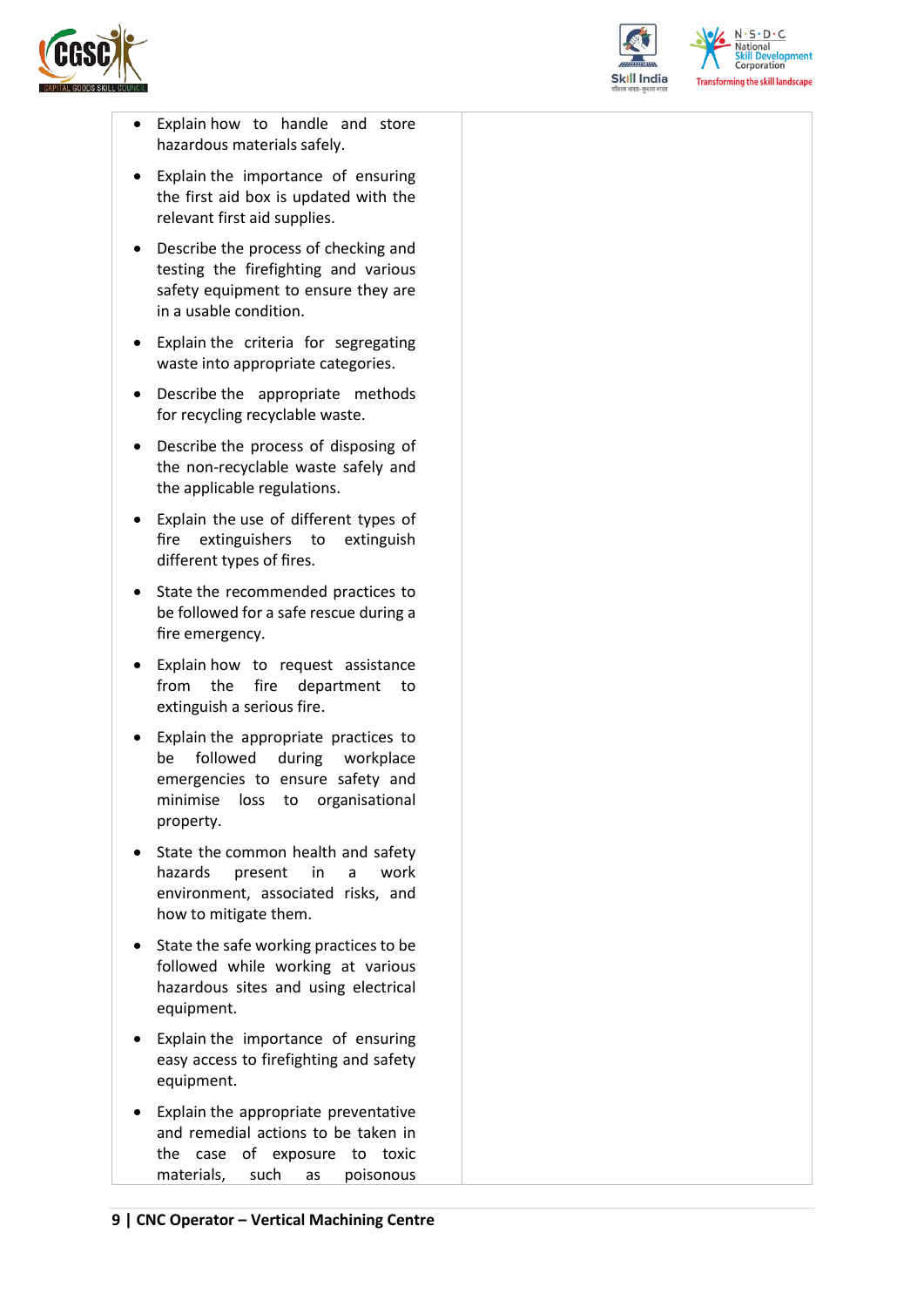



 $N \cdot S \cdot D \cdot C$ National **Skill Development**<br>Corporation **Transforming the skill landscape** 

chemicals and gases.

- Explain various causes of fire in different work environments and the recommended precautions to be taken to prevent fire accidents.
- Describe different methods of extinguishing fire.
- List different materials used for extinguishing fire.
- Explain the applicable rescue techniques to be followed during a fire emergency.
- Explain the importance of placing safety signs and instructions at strategic locations in a workplace and following them.
- Explain different types of first aid treatment to be provided for different types of injuries.
- State the potential injuries associated with incorrect manual handling.
- Explain how to move an injured person safely.
- State various hazards associated with the use of various machinery, tools, implements, equipment and materials.
- Explain the importance of ensuring no obstruction and free access to fire exits.
- Explain how to free a person from electrocution safely.
- Explain how to administer appropriate first aid to an injured person.
- Explain how to perform Cardiopulmonary Resuscitation (CPR).
- Explain the importance of coordinating with the emergency services to request urgent medical assistance for persons requiring professional medical attention or hospitalisation.
- State the appropriate documentation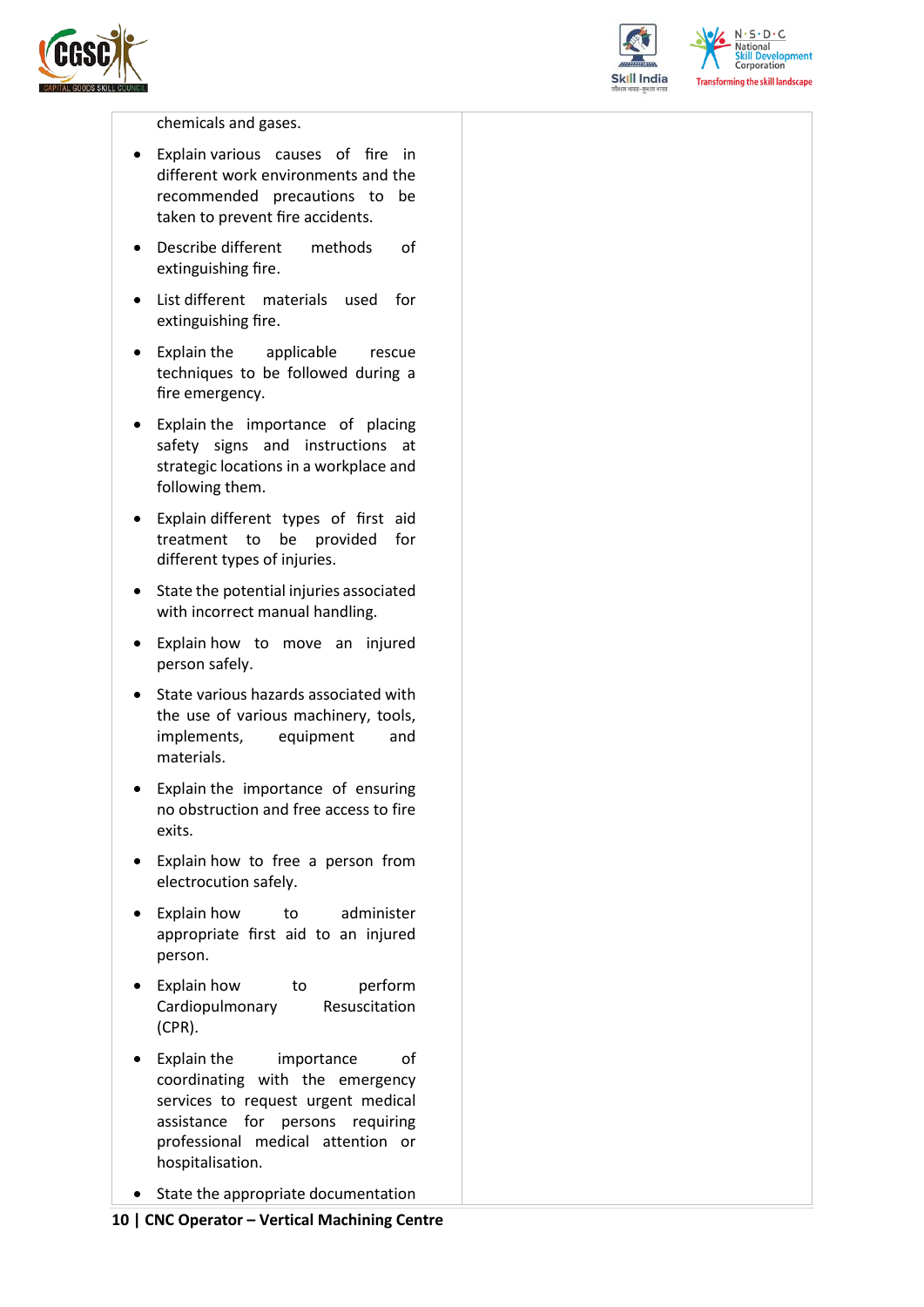



to be carried out following a health and safety incident at work, and the relevant information to be included.

- Explain the importance and process of reviewing the health and safety conditions at work regularly or following an incident.
- Explain the importance and process of implementing appropriate changes to improve the health and safety conditions at work.

#### **Classroom Aids**

Computer, Projection Equipment, PowerPoint Presentation and Software, Facilitator's Guide, Participant's Handbook.

#### **Tools, Equipment and Other Requirements**

Personal Protective Equipment, Cleaning Equipment and Materials, Sanitizer, Soap, Mask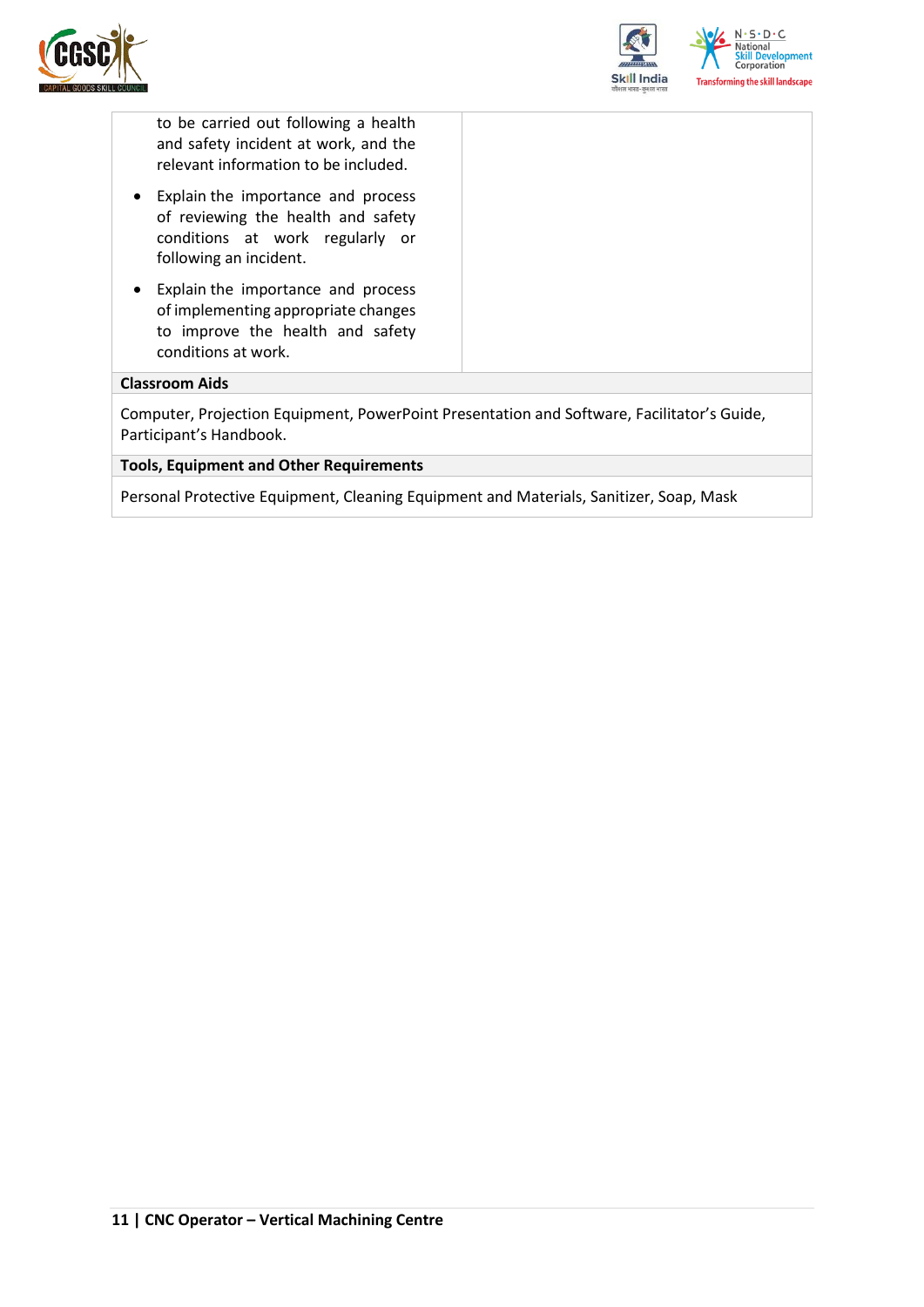



## <span id="page-11-0"></span>**Module 3: Process of coordinating with co-workers to achieve work efficiency**

### *Mapped to NOS CSC/N1336 v2.0*

#### **Terminal Outcomes:**

- Demonstrate ways to Work and communicate effectively with co-workers.
- Discuss ways to promote diversity and inclusion at the workplace.

| Duration: 20:00                                                                                                                                                                                                                                                                          | Duration: 60:00                                                                                                                                                                                                                                                                    |
|------------------------------------------------------------------------------------------------------------------------------------------------------------------------------------------------------------------------------------------------------------------------------------------|------------------------------------------------------------------------------------------------------------------------------------------------------------------------------------------------------------------------------------------------------------------------------------|
| Theory - Key Learning Outcomes                                                                                                                                                                                                                                                           | <b>Practical - Key Learning Outcomes</b>                                                                                                                                                                                                                                           |
| Explain the importance and process<br>of effective communication in the<br>workplace.<br>Explain the<br>barriers to<br>effective<br>٠<br>communication<br>and<br>how<br>to<br>overcome them.<br>Explain the importance of teamwork<br>$\bullet$<br>in an organisation's and individual's | Demonstrate<br>the<br>of<br>process<br>preparing the relevant documents<br>and reports as per the supervisor's<br>instructions, providing appropriate<br>information<br>clearly<br>and<br>systematically.<br>Demonstrate how to mentor and<br>assist subordinates in the execution |
| success.<br>Explain the importance of active<br>$\bullet$<br>listening in the work environment.                                                                                                                                                                                          | of their work responsibilities.<br>Demonstrate the process of using<br>efficiently<br>various<br>resources<br>to<br>utilisation and<br>ensure maximum                                                                                                                              |
| State the appropriate techniques to<br>٠<br>be followed for active listening.                                                                                                                                                                                                            | minimum wastage.<br>Demonstrate how to communicate                                                                                                                                                                                                                                 |
| Explain the importance of tone and<br>٠<br>pitch ineffective communication.                                                                                                                                                                                                              | clearly and<br>politely to ensure<br>effective communication with co-                                                                                                                                                                                                              |
| Explain the importance of avoiding<br>٠<br>casual expletives and unpleasant<br>while<br>communicating<br>terms<br>professional circles.                                                                                                                                                  | workers.<br>Demonstrate appropriate verbal and<br>non-verbal communication that is<br>respectful of genders and disability.                                                                                                                                                        |
| Explain the<br>importance<br>οf<br>٠<br>maintaining discipline and ethical<br>behaviour at work.                                                                                                                                                                                         |                                                                                                                                                                                                                                                                                    |
| <b>State the</b><br>common<br>for<br>reasons<br>interpersonal conflict and how to<br>resolve them.                                                                                                                                                                                       |                                                                                                                                                                                                                                                                                    |
| Explain the importance of developing<br>effective working relationships for<br>professional success.                                                                                                                                                                                     |                                                                                                                                                                                                                                                                                    |
| Describe the process of expressing<br>addressing<br>and<br>grievances<br>appropriately and effectively.                                                                                                                                                                                  |                                                                                                                                                                                                                                                                                    |
| Explain the importance and process<br>of planning daily tasks to ensure their<br>timely completion and efficient use of                                                                                                                                                                  |                                                                                                                                                                                                                                                                                    |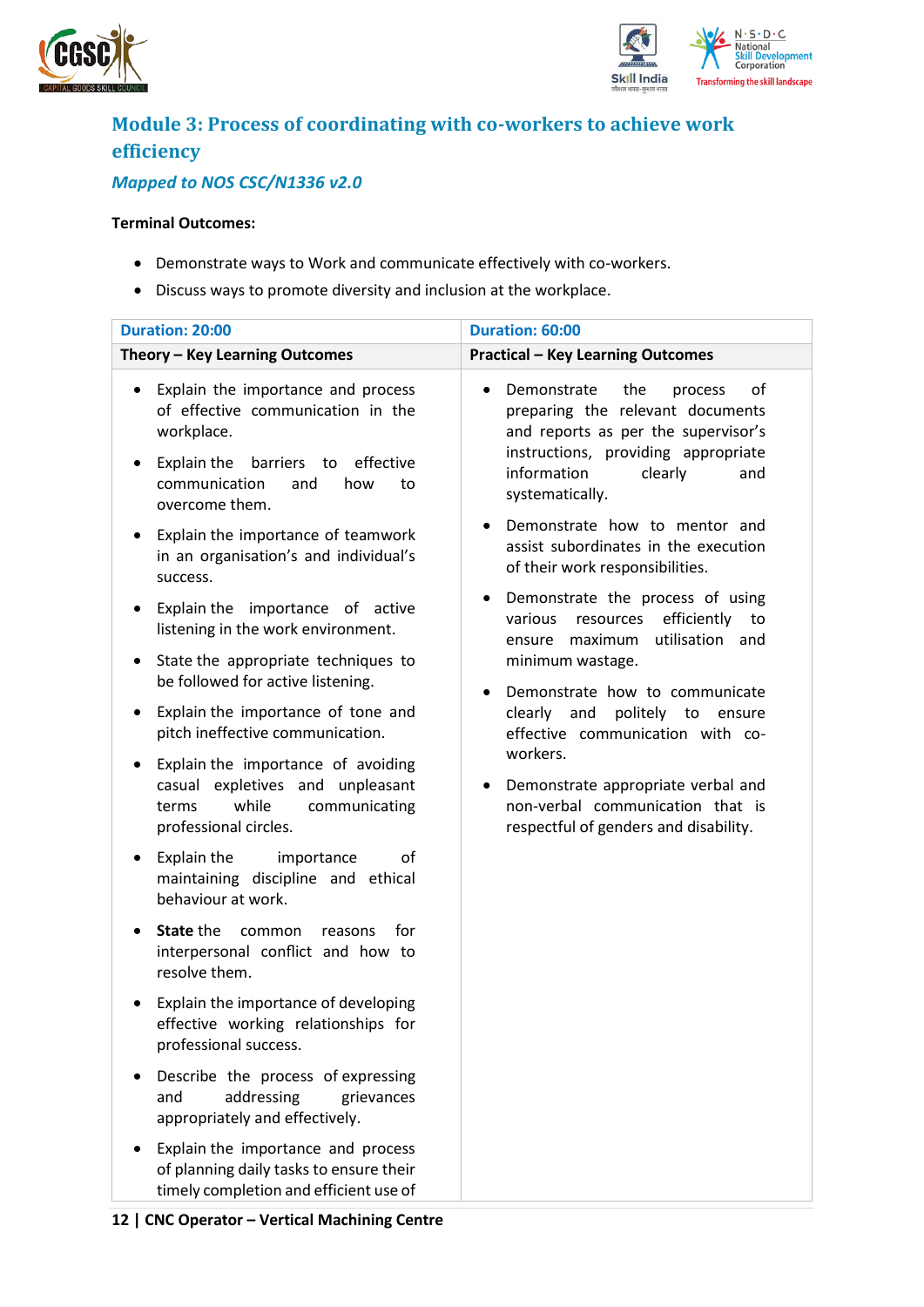



 $N.5.0.6$ **National Skill Development**<br>Corporation **Transforming the skill landscape** 

#### time.

- Explain the importance of adhering to the limits of authority at work.
- Explain the importance of following the applicable quality standards and timescales at work.
- Explain the importance of coordinating with co-workers to achieve the work objectives efficiently.
- Explain the relevant documentation requirements.
- Explain the importance of providing appropriate information clearly and systematically in work documents.
- State the escalation matrix to be followed to deal with out of authority tasks and concerns.
- Explain the importance and process of mentoring and assisting subordinates in the execution of their work responsibilities.
- Explain how to identify possible disruptions to work prevent them.
- Explain how to use various resources efficiently to ensure maximum utilisation and minimum wastage.
- Explain the recommended practices to be followed at work to avoid and resolve conflicts at work.
- Explain the importance and process of efficient and timely dissemination of information to the authorised personnel.
- Explain the procedure to report inappropriate behaviour e.g., harassment.

#### **Classroom Aids:**

Training Kit (Trainer Guide, Presentations). Whiteboard, Marker, Projector, Laptop

#### **Tools, Equipment and Other Requirements**

NA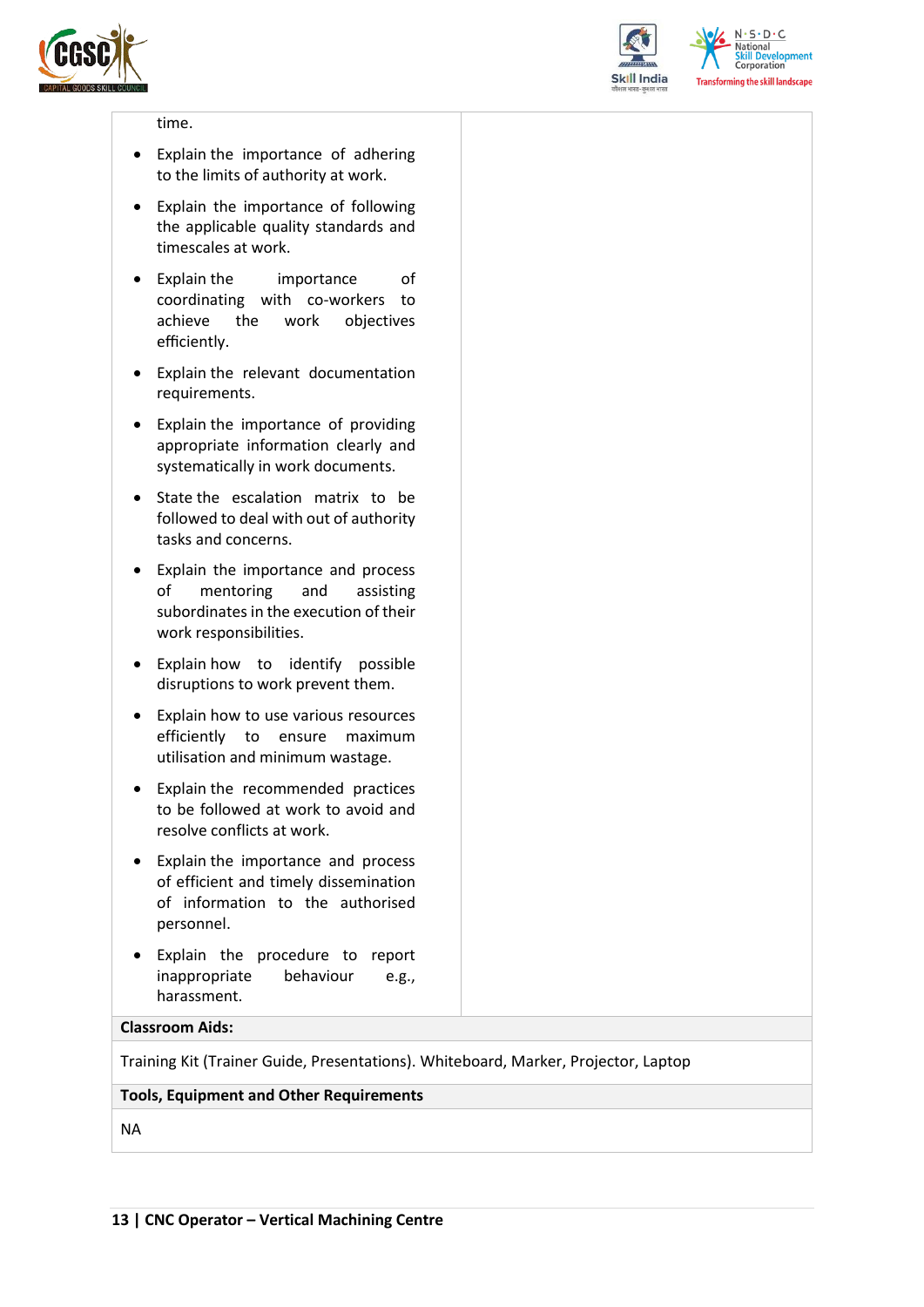



### <span id="page-13-0"></span>**Module 4: Process of setting the CNC VMC for operations** *Mapped to CSC/N0123 v2.0*

#### **Terminal Outcomes:**

- Describe the process of preparing for setting the CNC VMC machine.
- Demonstrate the process of setting the CNC VMC machine.

| Duration: 40:00                                                                                                                                                                         | <b>Duration: 112:00</b>                                                                                                     |
|-----------------------------------------------------------------------------------------------------------------------------------------------------------------------------------------|-----------------------------------------------------------------------------------------------------------------------------|
| Theory - Key Learning Outcomes                                                                                                                                                          | <b>Practical - Key Learning Outcomes</b>                                                                                    |
| Explain the importance of carrying<br>٠<br>appropriate documentation in the job<br>role.<br>Describe<br>the applicable<br><b>CNC</b>                                                    | Demonstrate how to clean the CNC<br>machine<br><b>VMC</b><br>using<br>the<br>recommended cleaning agent and<br>accessories. |
| machining<br>procedures,<br>environmental regulations and safe<br>working practices.                                                                                                    | Show how to mount and set the<br>required work-holding devices, work-<br>piece and cutting tools.                           |
| List various hazards associated with<br>setting and machining operations on<br>a CNC VMC and how to minimize                                                                            | Demonstrate how to enter all the<br>relevant tool data in the operating<br>program on the CNC VMC.                          |
| them.<br>Explain the use of the relevant<br>Personal Protective Equipment (PPE)                                                                                                         | Demonstrate the process of setting<br>٠<br>tool datum, position, length, offset<br>and radius compensation.                 |
| during the setting and machining<br>activities on a CNC VMC.                                                                                                                            | Show how to mount the work holding<br>device/fixture onto the machine.                                                      |
| List the appropriate sources to get<br>the job specifications, such as job or<br>worksheet/card; work drawings and<br>instructions;<br>planning<br>documentation;<br>quality<br>control | Demonstrate how to conduct trial<br>runs using the single block run, dry<br>run, feed and speed<br>override<br>controls.    |
| operation<br>documents;<br>sheets;<br>process specifications; instructions<br>from supervisor, etc.                                                                                     | Demonstrate<br>the<br>οf<br>process<br>٠<br>recording the dimensions of the first<br>component as per the organizational    |
| Explain the uses of different types of<br>VMCs.                                                                                                                                         | procedure.<br>Demonstrate the process of carrying                                                                           |
| State the<br>terminology<br>common<br>associated with VMCs.                                                                                                                             | out relevant documentation as per<br>the organisational procedure.                                                          |
| Explain the features, working parts<br>and accessories of VMC machines.                                                                                                                 |                                                                                                                             |
| Explain how to read and interpret<br>first and third angle component<br>drawings.                                                                                                       |                                                                                                                             |
| Explain how to extract information<br>from engineering drawings or data<br>and related specifications.                                                                                  |                                                                                                                             |
| Explain different operating systems in                                                                                                                                                  |                                                                                                                             |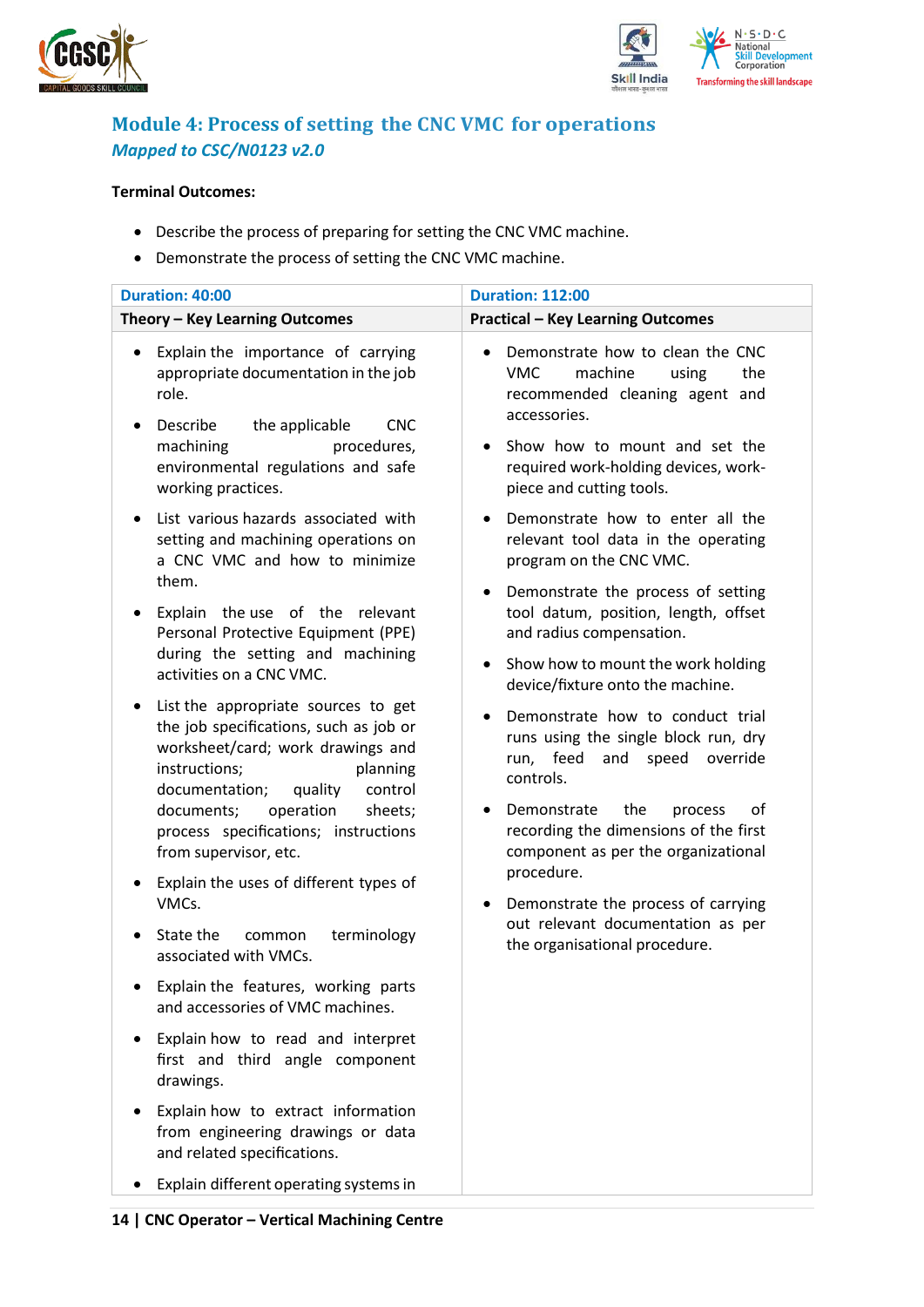



 $N.5.0.6$ **National Skill Development**<br>Corporation **Transforming the skill landscape** 

CNC machine tools, such as openloop and closed-loop systems, control systems, etc.

- Explain the types and function of position rotary type transducers and their digital control.
- Explain the importance of following the recommended machining sequences and procedures.
- Explain the importance of ensuring workpieces/materials and consumables are suitable for the specified job and related procedures.
- List various characteristics considered for the selection of materials for engineering applications, such as magnetism, machining ability, physical properties of materials on processing techniques.
- Explain the importance and procedures to be followed to ensure that tools and equipment are in a safe and usable condition.
- Describe different methods and equipment used for carrying out various VMC machining operations.
- Describe different work holding methods and devices used with a VMC.
- Describe the methods of setting work holding devices, and the use of relevant tools and equipment.
- List the use of a range of cutting tools during VMC machining operations, such as mills, drills, boring tools, reamers, etc.
- List various materials used to make cutting tools such as High Carbon Steel (HCS), High-Speed Steel (HSS) tungsten carbide, carbide, etc.
- Explain the use of various tool holding devices.
- Describe the methods of mounting and securing the cutting tools to the tool holders appropriately.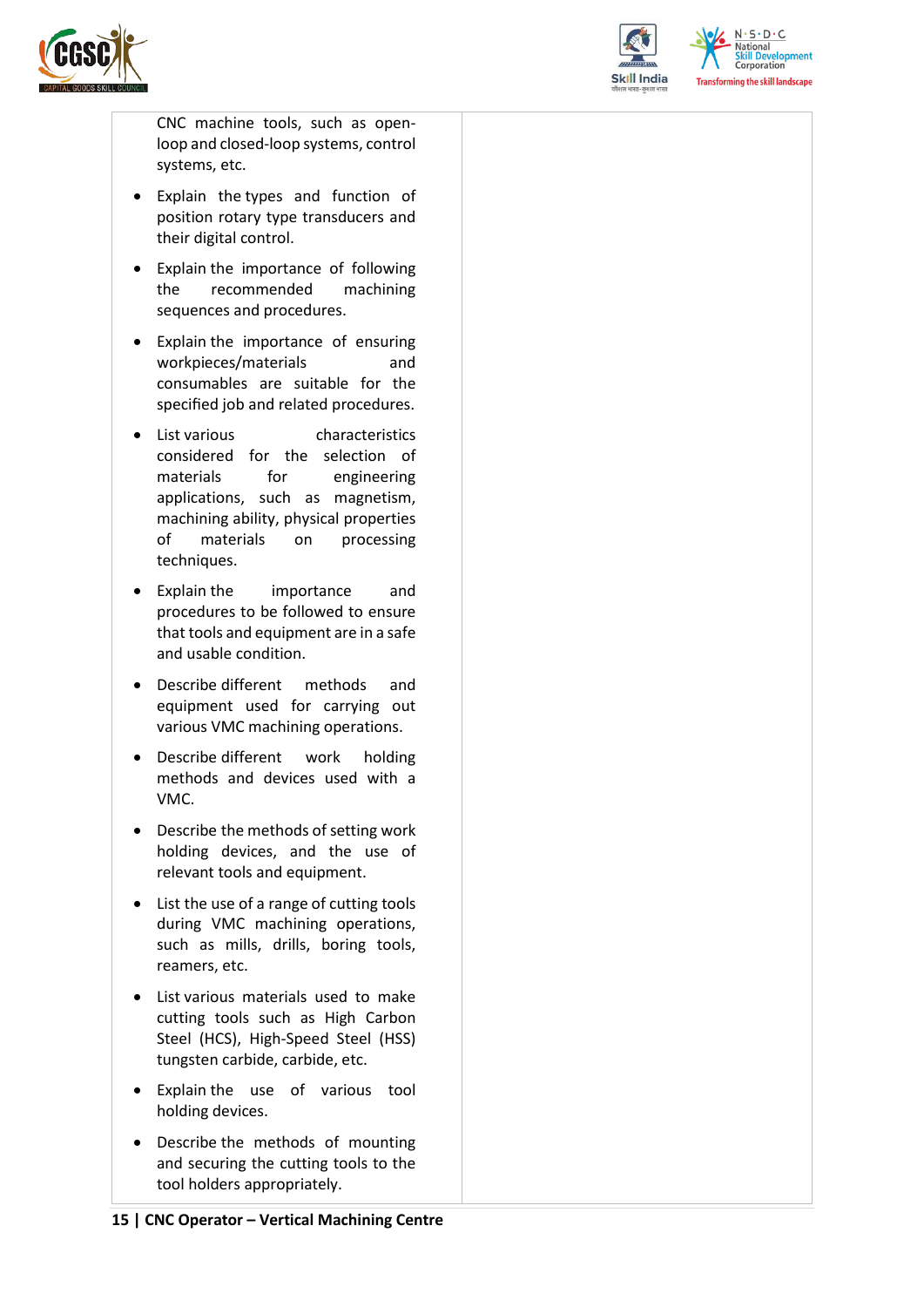



 $N \cdot S \cdot D \cdot C$ National **Skill Development**<br>Corporation **Transforming the skill landscape** 

- Explain the basic principles of operation of the various VMCs, and various operations that they can perform.
- Explain how to handle and store VMC cutters safely.
- Explain how to extract and use information from engineering drawings and related specifications in relation to the work to be undertaken.
- Explain the British and metric(SI) systems of measurement.
- Explain workpiece reference points and the system of tolerancing.
- List the factors that determine the selection and use of indexible tips, such as hardness and cutting characteristics of the material; tolerances, component surface finish and specifications to be achieved.
- List various factors that determine the speed and feed to be used during machining.
- Explain the importance of following the correct procedures according to the form of supply/ shape of raw materials.
- Explain the impact of non-metals, ferrous and non-ferrous metals on the feed and speed during machining.
- State the appropriate precautions to be taken while handling and using different types of cutting fluids during machining.
- Explain the advantages of using preset tooling, and how to set the tooling using setting jigs/fixtures.
- Explain the use of tool posts, magazines and carousels, and how to position and identify the tool in relation to the operating program.
- Explain the importance of carrying out machining according to the hardness of the material.
- Explain different kinds of inserts for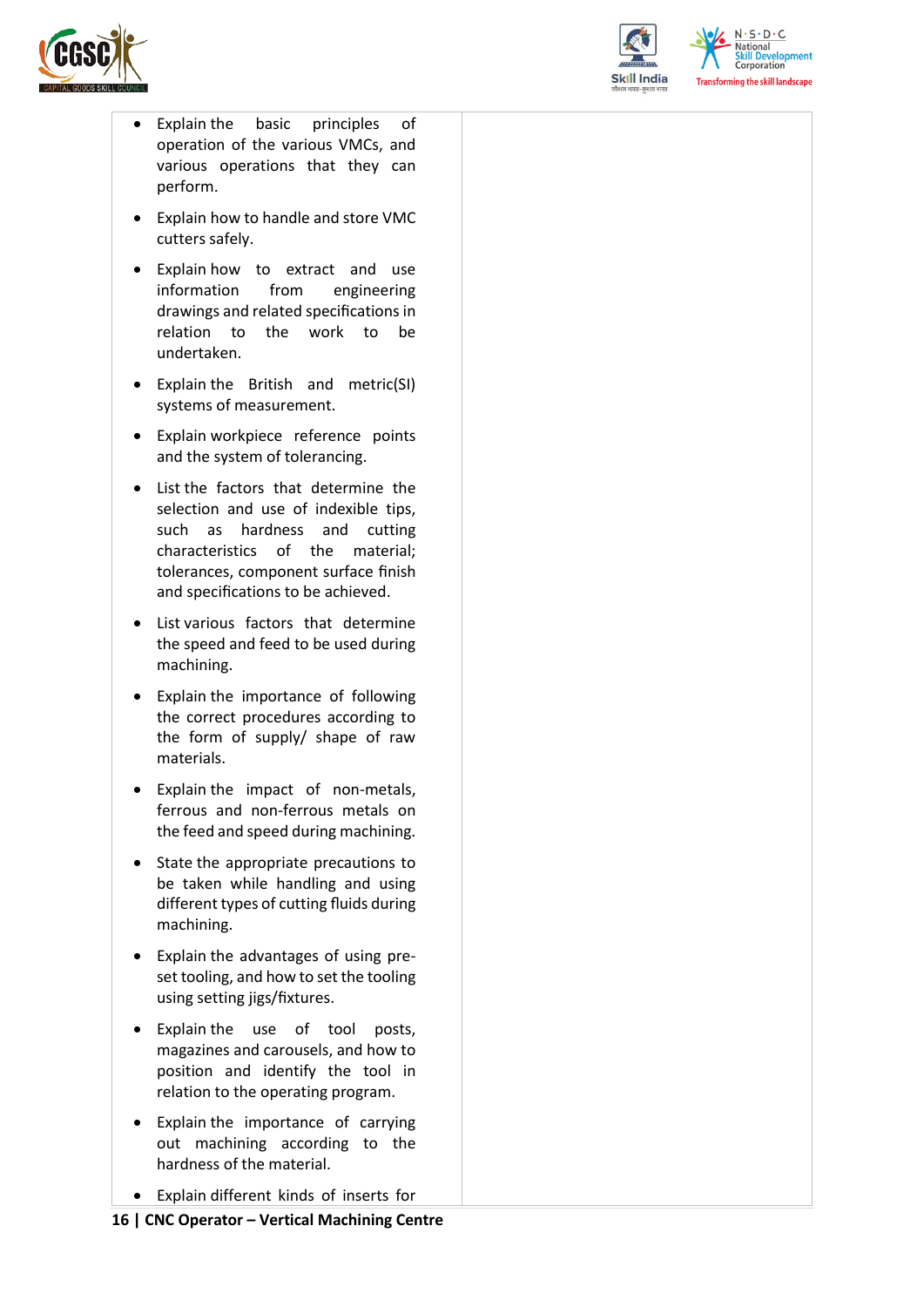



using higher parameters for faster machining.

- Explain the need for clamping the workpiece to avoid distortion.
- List different types of error messages displayed by a CNC VMC and how to deal with them.
- Explain the importance and process of proving the program and the CNC VMC machine.
- Explain the applicable inspection checks and quality control procedures, and the use of relevant equipment in the process.
- Explain the basic maintenance needs of a CNC VMC machine and how to carry out the maintenance.

#### **Classroom Aids**

Training Kit (Trainer Guide, Presentations). Whiteboard, Marker, Projector, Laptop

#### **Tools, Equipment and Other Requirements**

Engineering Drawings, CNC Controlled Vertical Machining Center – 3 Axis, Machine Vice, Angle Plate, Veeblock, Clamps, Fixtures, Indexing Head/Device, Rotary Table, Magnetic Chucks, Mills, Drills, Boring Tools, Reamers, Taps, Special Profile Cutters, Allen Keys, Spanners, Wrenches, Mallet, Mills, Drills, Boring Tool, Reamer, Taps, Special Profile Cutters, Steel Rule, Micrometer (External/Internal), Depth Gauge, Vernier Calliper, Protractor, Slip Gauge, Hole/Bore Gauge, Thread Gauge, Radius/Profile Gauge, Dial Test Indicator (DTI), Surface Finish Equipment, Template.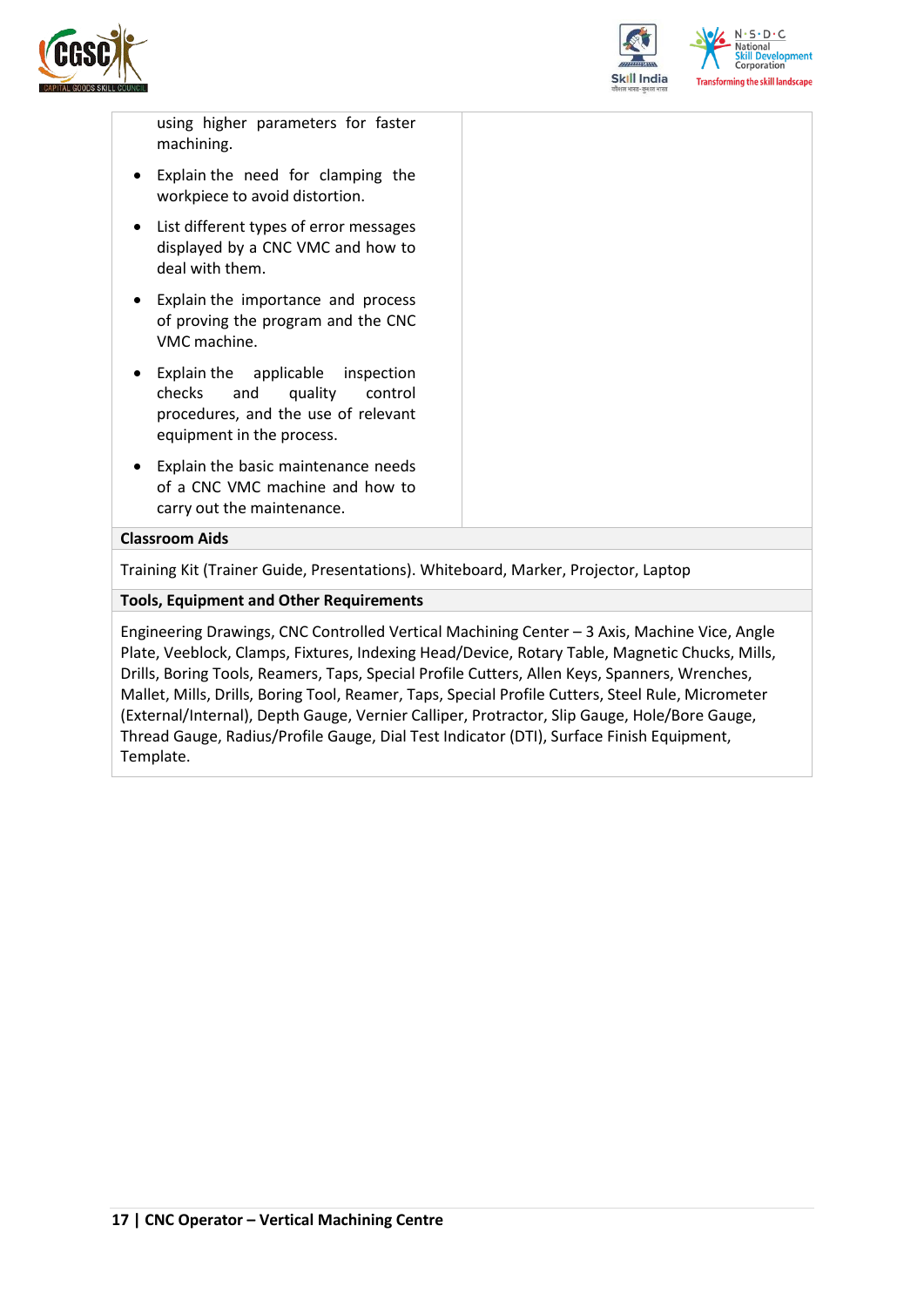



## <span id="page-17-0"></span>**Module 5: Process of carrying out machining using the CNC Vertical Machining Centre (VMC)** *Mapped to CSC/N0116 v2.0*

#### **Terminal Outcomes:**

- Describe the process of preparing for machining activities on VMC.
- Demonstrate the process of performing machining operations
- Explain the importance of using resources optimally.

| Duration: 36:00                                                                                                                                                                                                                                          | Duration: 98:00                                                                                                                                                                                                                                          |  |  |
|----------------------------------------------------------------------------------------------------------------------------------------------------------------------------------------------------------------------------------------------------------|----------------------------------------------------------------------------------------------------------------------------------------------------------------------------------------------------------------------------------------------------------|--|--|
| Theory - Key Learning Outcomes                                                                                                                                                                                                                           | <b>Practical - Key Learning Outcomes</b>                                                                                                                                                                                                                 |  |  |
| Explain the<br>applicable<br>$\bullet$<br>documentation requirements in the<br>job role.<br>Explain the concepts and benefits of<br>$\bullet$<br>Industry 4.0 and Industrial Internet of<br>Things (IIoT).                                               | Demonstrate how to analyse the<br>$\bullet$<br>component drawings and approved<br>sketches/<br>illustrations/<br>reference<br>charts/ tables/ graphs/ machining/<br>assembly drawings to determine the<br>machining requirements.                        |  |  |
| State the safe working practices to be<br>$\bullet$<br>followed while working on a CNC,<br>VMC.                                                                                                                                                          | the<br>Demonstrate<br>of<br>process<br>$\bullet$<br>conducting the preliminary check of<br>readiness of<br>the vertical<br>the<br>machining centre.                                                                                                      |  |  |
| Describe VMC machining procedures<br>٠<br>and the relevant environmental<br>regulations to be adhered to.                                                                                                                                                | Demonstrate<br>how<br>to<br>the<br>set<br>٠<br>workpieces/ components using the<br>positioning<br>appropriate<br>and/or                                                                                                                                  |  |  |
| Explain the importance of using the<br>٠<br>Personal<br>relevant<br>Protective<br>Equipment (PPE) during the CNC<br>machining activities such as face<br>shield with safety glasses, gloves,<br>hard hat, steel toe boots, etc.                          | holding<br>devices<br>and<br>support<br>mechanisms<br>the<br>job<br>as<br>per<br>requirements.<br>Demonstrate the process of loading<br>٠<br>and unloading components using the<br>pre-determined fixtures or work                                       |  |  |
| List the preliminary check to be<br>$\bullet$<br>performed on the CNC machine.                                                                                                                                                                           | holding devices/ fixtures as per the<br>work instructions.                                                                                                                                                                                               |  |  |
| Explain various safety mechanisms on<br>$\bullet$<br>a CNC VMC machine and how to<br>check if they are functioning<br>properly.                                                                                                                          | Demonstrate the process of carrying<br>٠<br>out a trial run by taking back the tool<br>offsets by a minimum amount,<br>keeping margin error rectification.                                                                                               |  |  |
| Explain various hazards associated<br>$\bullet$<br>with carrying out the machining<br>operations on a VMC such as<br>revolving/moving parts of<br>the<br>machine; airborne and hot metal<br>particles; sharp cutting tools, and<br>how to minimize them. | Show how to measure the critical<br>of<br>the<br>machined<br>parameters<br>component such as length, width,<br>flatness and cylindricity without<br>removing it from the machine.<br>Show how to record the measured<br>values as per the organisational |  |  |
| Explain the<br>οf<br>importance<br>determining the job specification and<br>various sources of that, such as job                                                                                                                                         | procedure.<br>Demonstrate how to sharpen or<br>replace the worn-out/ damaged                                                                                                                                                                             |  |  |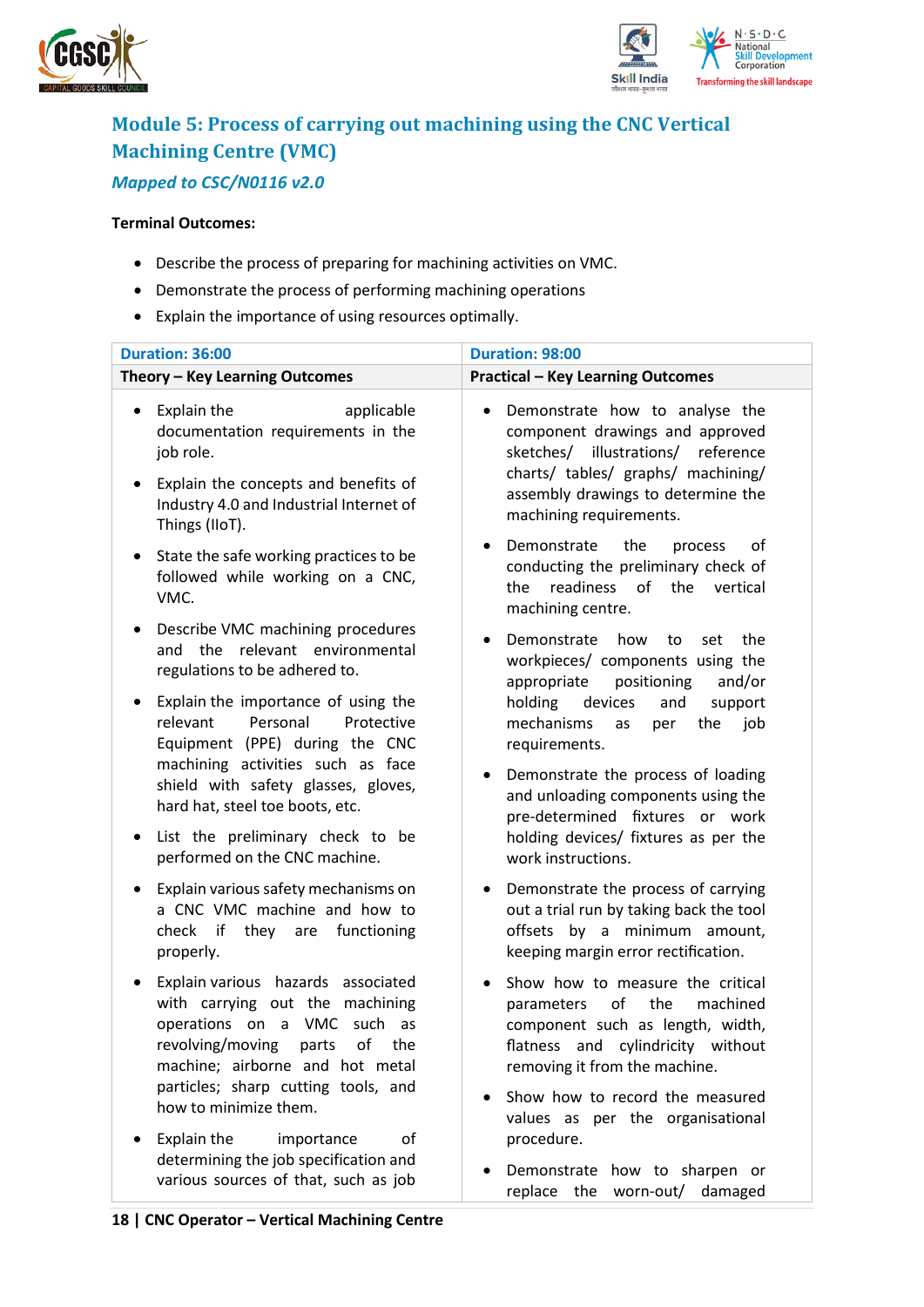



instruction sheet/job card, work drawings and instructions, etc.

- State common terminology used in VMC machining.
- Explain how to extract information from engineering drawings, dimensioning and labelling data.
- Explain the features, uses and applications of a CNC VMC, and relevant tools and accessories.
- Explain the working parts of the VMC.
- Explain how to read and interpret first and third angle component drawings.
- Explain the importance of following the applicable machining sequences and procedures.
- Explain the importance of ensuring the suitability of workpieces/materials and consumables for the specified job and related procedures.
- List various tools and equipment used for machining operations on a VMC.
- Explain the importance and process of checking that tools and equipment are in a safe and usable condition.
- Explain the use of appropriate tools and equipment in various CNC machining operations.
- Explain the applicable CNC machining methods and techniques to achieve the best results.
- Explain the relevant factors that affect feed and speed, such as type and condition of material; work holding devices and method, etc.
- Explain the importance of using correct procedures according to the shape of the raw material.
- Explain various error messages encountered during CNC VMC machining and how to resolve them.
- Explain the importance of securing the workpiece/raw material correctly

tools, using the necessary equipment and following the relevant safety guidelines.

- Demonstrate the process of performing relevant maintenance checks on the machine and carry out maintenance after the machining operations.
- Demonstrate the use of various industry 4.0 manufacturing technologies.
- Demonstrate the process of carrying out necessary documentation such as entries in the logbook on the completion of machining operations.
- Demonstrate various practices to optimise the usage of various resources such as water and electricity.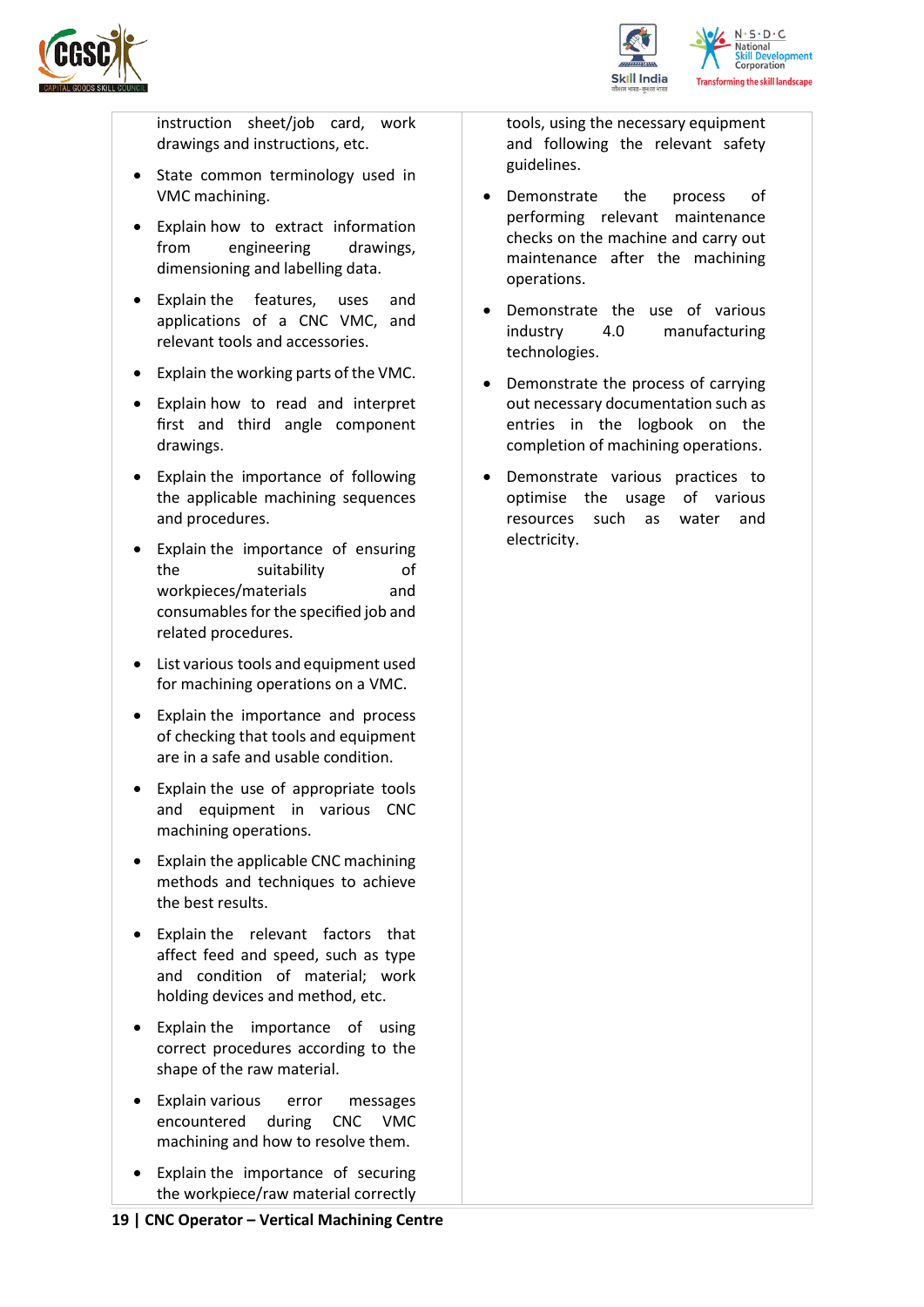



 $N.5.0.6$ **Skill Development**<br>Corporation **Transforming the skill landscape** 

and the use of appropriate devices and mechanisms for the purpose.

- Explain the importance of setting the work holding device according to the machine axis and reference points.
- State the common problems that may occur in VMC machining operations and their implications.
- Describe the appropriate procedures to be followed to address common problems encountered during VMC machining operations.
- Explain the importance of reporting problems accurately and promptly to the supervisor.
- Explain the meaning and importance of quality in relation to final and intermediate job output.
- Explain how to inspect the shaped components against the specified quality standards.
- List various ferrous and non-ferrous metals used in VMC machining operations.
- Explain the mechanical properties of various materials and their effect on machining.
- Explain the British and metric (SI) systems of measurement.
- Explain workpiece zero/reference points and system of tolerances.
- Explain the use of tungsten carbide, ceramic and diamond indexible tips, and the factors that determine their selection and use, such as hardness and cutting characteristics of the material, etc.
- Explain the use of tool magazines and carousels.
- Explain the importance of conducting trial runs.
- List the items to be check before allowing the machine to operate in full program run mode.
- Explain the importance of conducting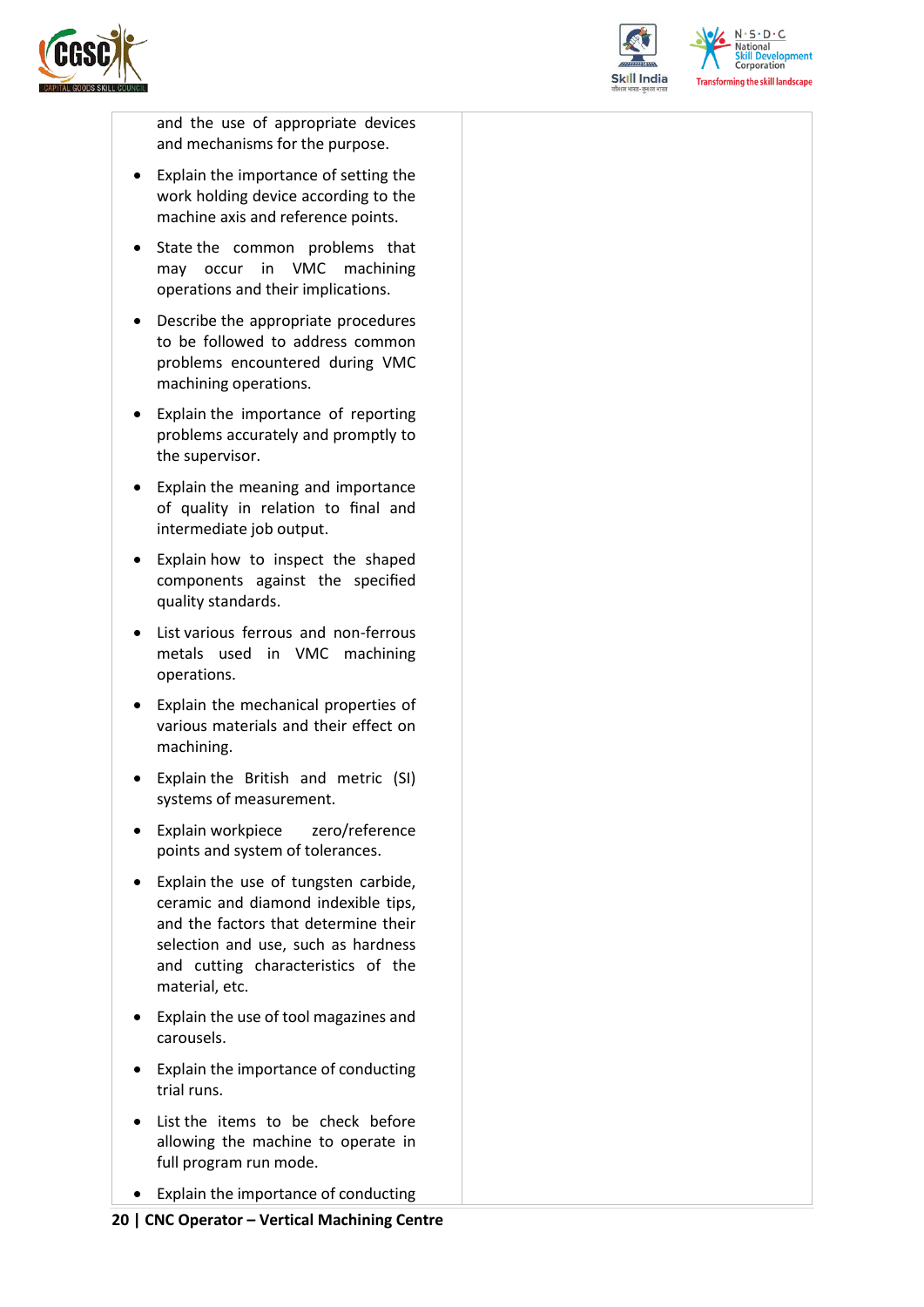



 $N.5.0.6$ **Skill Development**<br>Corporation ning the skill landscape

periodic maintenance checks on the CNC VMC machine.

- Explain the common maintenance activities, such as replenishing of coolant lubrication oil; cleaning of all parts, and removing swarf i.e. turnings, filings or shavings.
- Explain the importance of adhering to the limits of authority when dealing with problems.
- Explain the applicable support and escalation mechanisms.
- Explain the importance of informing the supervisor/ relevant personnel regarding the completion of operations.
- Explain the importance of leaving the work area and machine in a safe condition on the completion of daily operations.
- State the safe conditions to be ensured with respect to the CNC machine, such as correct isolation; closure of operating programs, machine cleaning, and removal of any spilt cutting fluids.

#### **Classroom Aids**

Training Kit (Trainer Guide, Presentations). Whiteboard, Marker, Projector, Laptop

#### **Tools, Equipment and Other Requirements**

CNC Controlled Vertical Machining Centre – 3 Axis, Allen Keys, Spanner, Wrenches, Mallet, Pneumatic Gun, Cutting Tools, Scales, External Micrometer, Internal Micrometer, Depth Micrometer, Digital Vernier, Dial Vernier, Protractor, Slip Gauge, Bore/Hole Gauge, Thread Gauge, Plug Gauge, Radius/Profile Gauge, Dial Test Indicators (DTI), Surface Finish Equipment, Templates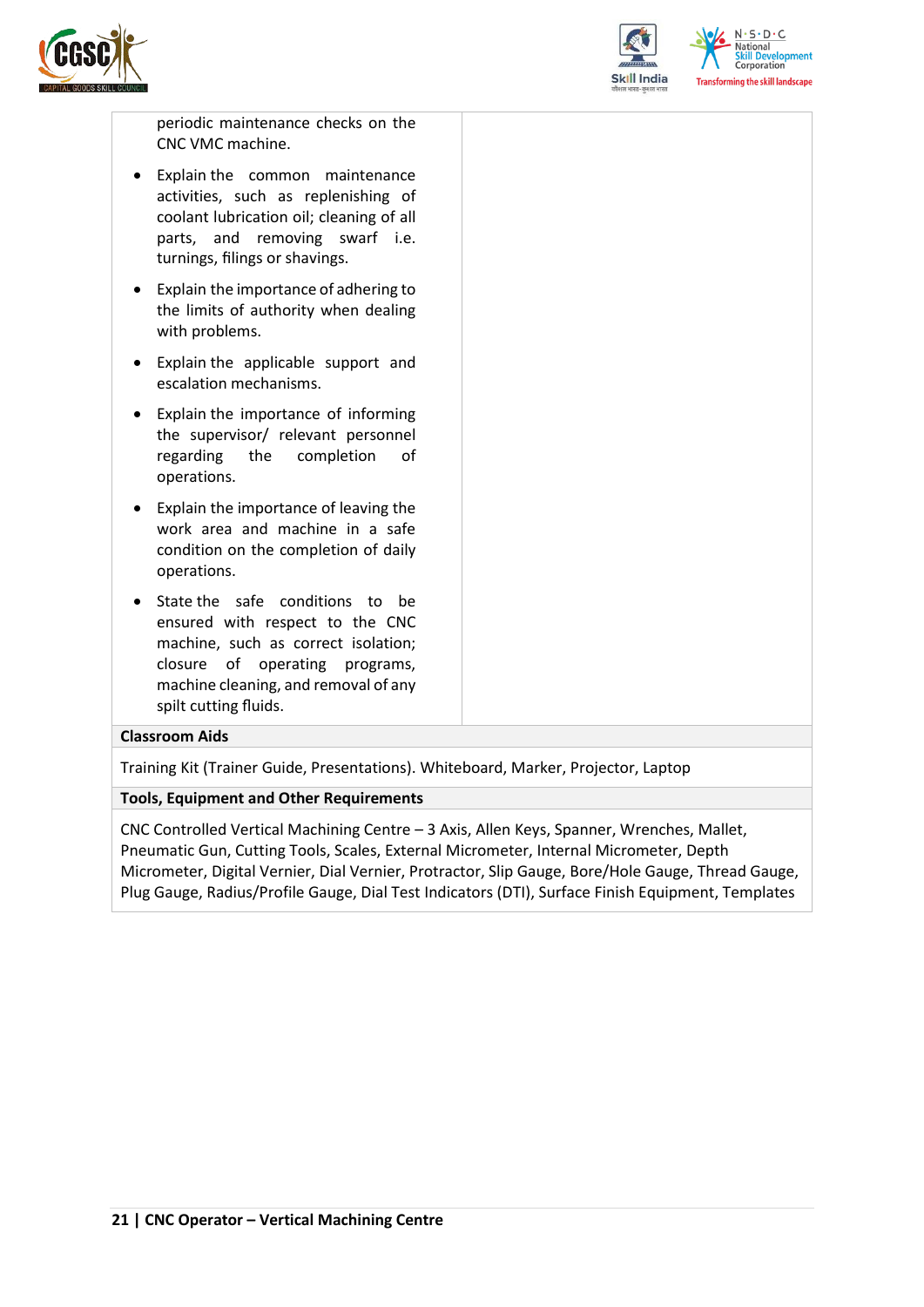



## **Annexure**

## <span id="page-21-1"></span><span id="page-21-0"></span>**Trainer Requirements**

| <b>Trainer Prerequisites</b>  |                                                    |                                               |                                                            |       |                            |                                                                     |
|-------------------------------|----------------------------------------------------|-----------------------------------------------|------------------------------------------------------------|-------|----------------------------|---------------------------------------------------------------------|
| <b>Minimum</b><br>Educational | Specialization                                     | <b>Relevant Industry</b><br><b>Experience</b> |                                                            |       | <b>Training Experience</b> | <b>Remarks</b>                                                      |
| Qualification                 |                                                    | Years                                         | <b>Specialization</b>                                      | Years | <b>Specialization</b>      |                                                                     |
| Diploma<br>/Degree            | Diploma<br>/Degree in<br>Mechanical<br>Engineering | 4                                             | <b>CNC</b><br>Operator-<br>Vertical<br>Machining<br>Centre | 0     |                            | Practical skills and<br>knowledge required<br>in the relevant field |

| <b>Trainer Certification</b>                                                                                                                |                                                                                                                                                                                              |  |  |
|---------------------------------------------------------------------------------------------------------------------------------------------|----------------------------------------------------------------------------------------------------------------------------------------------------------------------------------------------|--|--|
| <b>Domain Certification</b>                                                                                                                 | <b>Platform Certification</b>                                                                                                                                                                |  |  |
| Certified for Job Role: "CNC Operator - Vertical<br>Machining Centre" mapped to QP: "CSC/Q0116,<br>v1.0". The minimum accepted score is 80% | Recommended that the Trainer is certified for the<br>Job Role: "Trainer", mapped to the Qualification<br>Pack: "MEP/Q0102". The Minimum accepted as<br>per respective SSC guidelines is 80%. |  |  |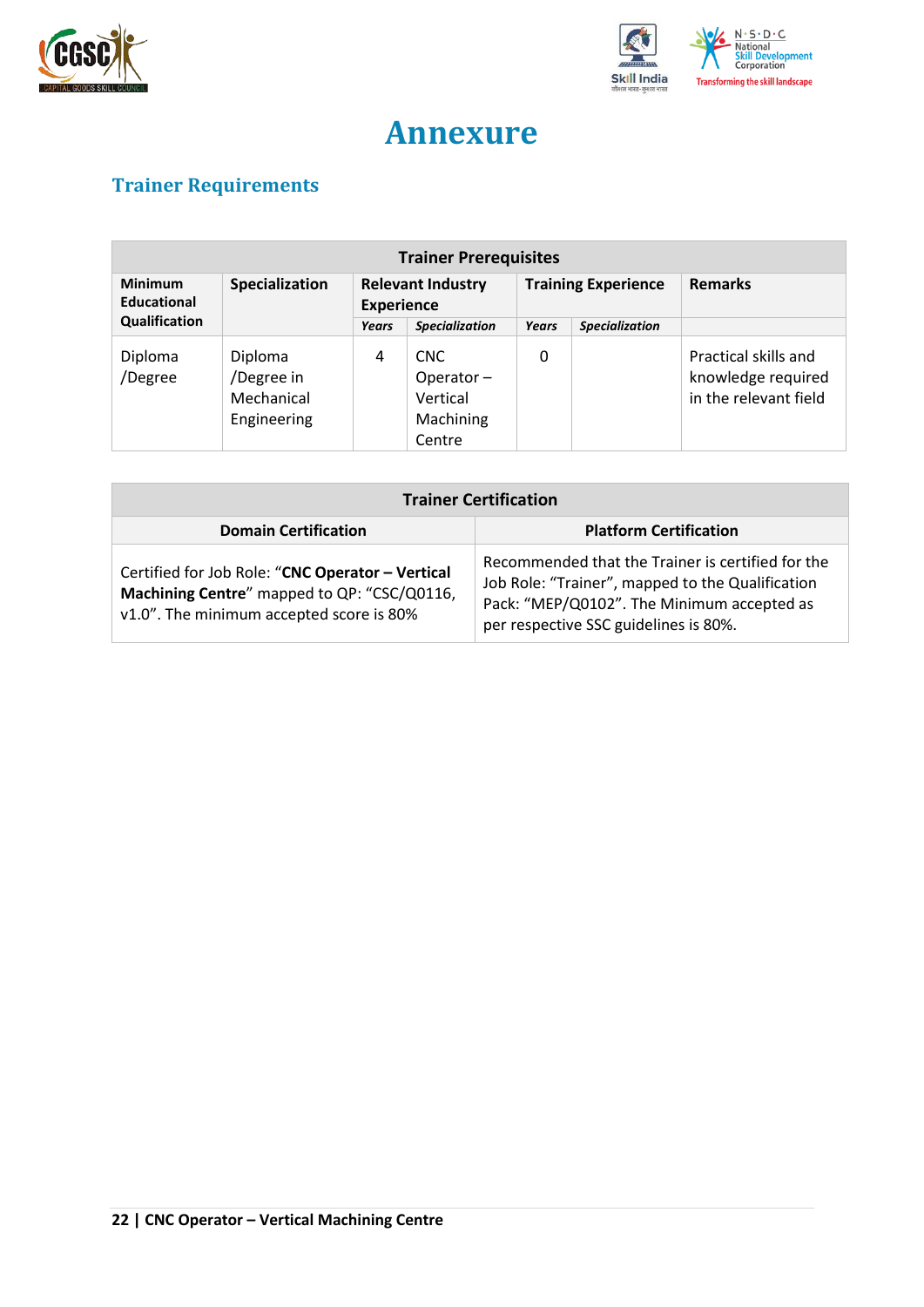



## <span id="page-22-0"></span>**Assessor Requirements**

| <b>Assessor Prerequisites</b>                  |                                                 |                                               |                                                           |                                                 |                       |                                                                                  |  |
|------------------------------------------------|-------------------------------------------------|-----------------------------------------------|-----------------------------------------------------------|-------------------------------------------------|-----------------------|----------------------------------------------------------------------------------|--|
| <b>Minimum</b><br>Educational<br>Qualification | Specialization                                  | <b>Relevant Industry</b><br><b>Experience</b> |                                                           | <b>Training/Assessment</b><br><b>Experience</b> |                       | <b>Remarks</b>                                                                   |  |
|                                                |                                                 | Years                                         | <b>Specialization</b>                                     | Years                                           | <b>Specialization</b> |                                                                                  |  |
| Diploma<br>/Degree                             | Diploma /Degree<br>in Mechanical<br>Engineering | 4                                             | $CNC$ Operator $-$<br>Vertical<br><b>Machining Centre</b> | 0                                               |                       | <b>Practical skills</b><br>and<br>knowledge<br>required in the<br>relevant field |  |

| <b>Assessor Certification</b>                                                                                                                  |                                                                                                                                 |  |  |  |
|------------------------------------------------------------------------------------------------------------------------------------------------|---------------------------------------------------------------------------------------------------------------------------------|--|--|--|
| <b>Domain Certification</b>                                                                                                                    | <b>Platform Certification</b>                                                                                                   |  |  |  |
| Certified for Job Role: "CNC Operator - Vertical<br>Machining Centre" mapped to QP:<br>"CSC/Q0116, v1.0". The minimum accepted<br>score is 80% | Certified for the Job Role: "Assessor", mapped<br>to the Qualification Pack: "MEP/Q2701, v1.0", with a<br>minimum score of 80%. |  |  |  |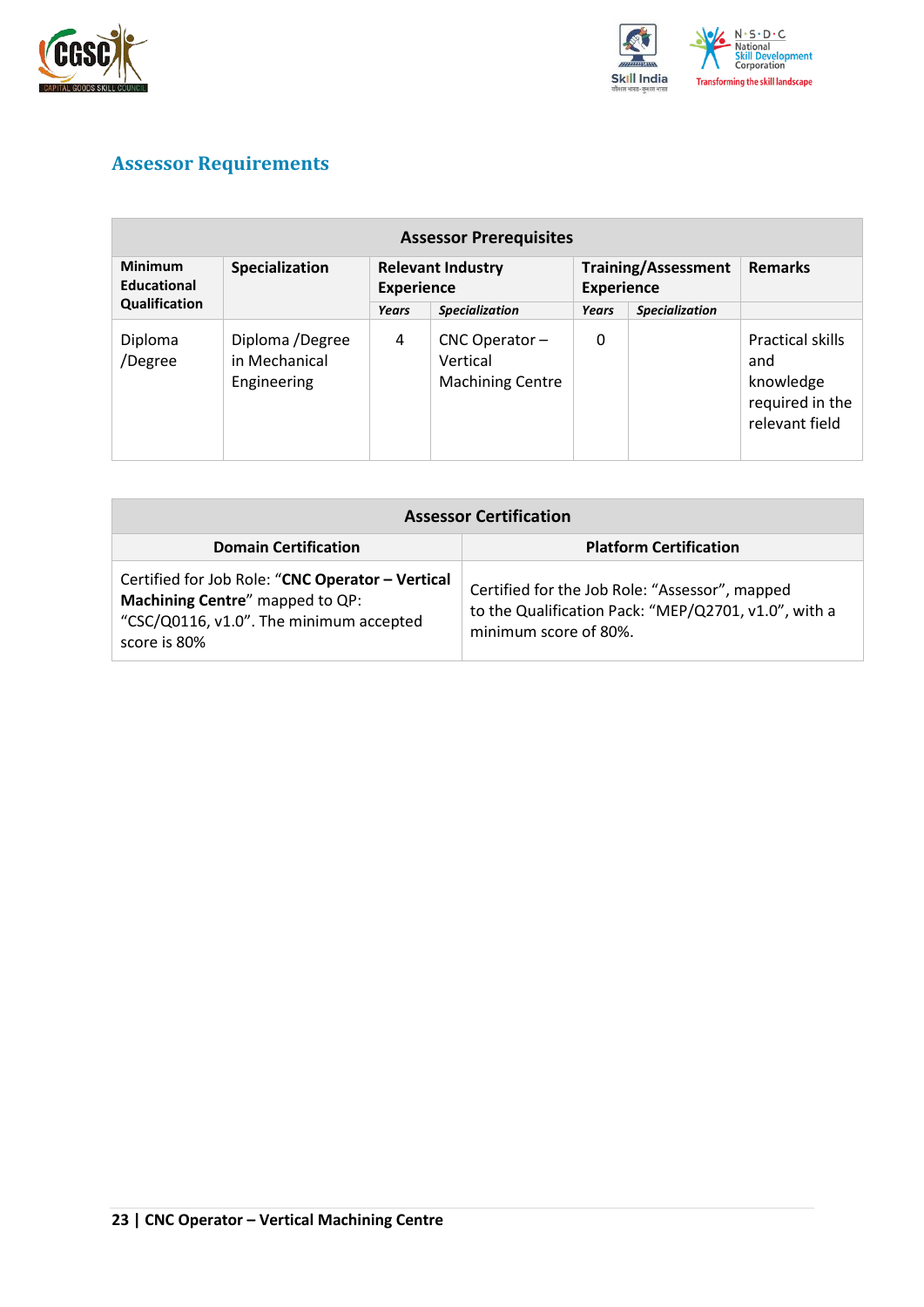



### <span id="page-23-0"></span>**Assessment Strategy**

- 1. Assessment System Overview:
	- Batches assigned to the assessment agencies for conducting the assessment on SDMS/SIP or email
	- Assessment agencies send the assessment confirmation to VTP/TC looping SSC
	- The assessment agency deploys the ToA certified Assessor for executing the assessment
	- SSC monitors the assessment process & records
- 2. Testing Environment

To ensure a conducive environment for conducting a test, the trainer will:

- Confirm that the centre is available at the same address as mentioned on SDMS or SIP
- Check the duration of the training.
- Check the Assessment Start and End time to be 10 a.m. and 5 p.m. respectively
- Ensure there are 2 Assessors if the batch size is more than 30.
- Check that the allotted time to the candidates to complete Theory & Practical Assessment is correct.
- Check the mode of assessment—Online (TAB/Computer) or Offline (OMR/PP).
- Confirm the number of TABs on the ground are correct to execute the Assessment smoothly.
- Check the availability of the Lab Equipment for the particular Job Role.
- 3. Assessment Quality Assurance levels / Framework:
	- Question papers created by the Subject Matter Experts (SME)
	- Question papers created by the SME verified by the other subject Matter Experts
	- Questions are mapped with NOS and PC
	- Question papers are prepared considering that levels 1 to 3 are for the unskilled & semiskilled individuals, and levels 4 and above are for the skilled, supervisor & higher management
	- The assessor must be ToA certified and the trainer must be ToT Certified
	- The assessment agency must follow the assessment guidelines to conduct the assessment
- 4. Types of evidence or evidence-gathering protocol:
	- Time-stamped & geotagged reporting of the assessor from assessment location
	- Centre photographs with signboards and scheme-specific branding
	- Biometric or manual attendance sheet (stamped by TP) of the trainees during the training period
	- Time-stamped & geotagged assessment (Theory + Viva + Practical) photographs & videos
- 5. Method of verification or validation:

To verify the details submitted by the training centre, the assessor will undertake:

- A surprise visit to the assessment location
- A random audit of the batch
- A random audit of any candidate
- 6. Method for assessment documentation, archiving, and access
	- To protect the assessment papers and information, the assessor will ensure:
		- Hard copies of the documents are stored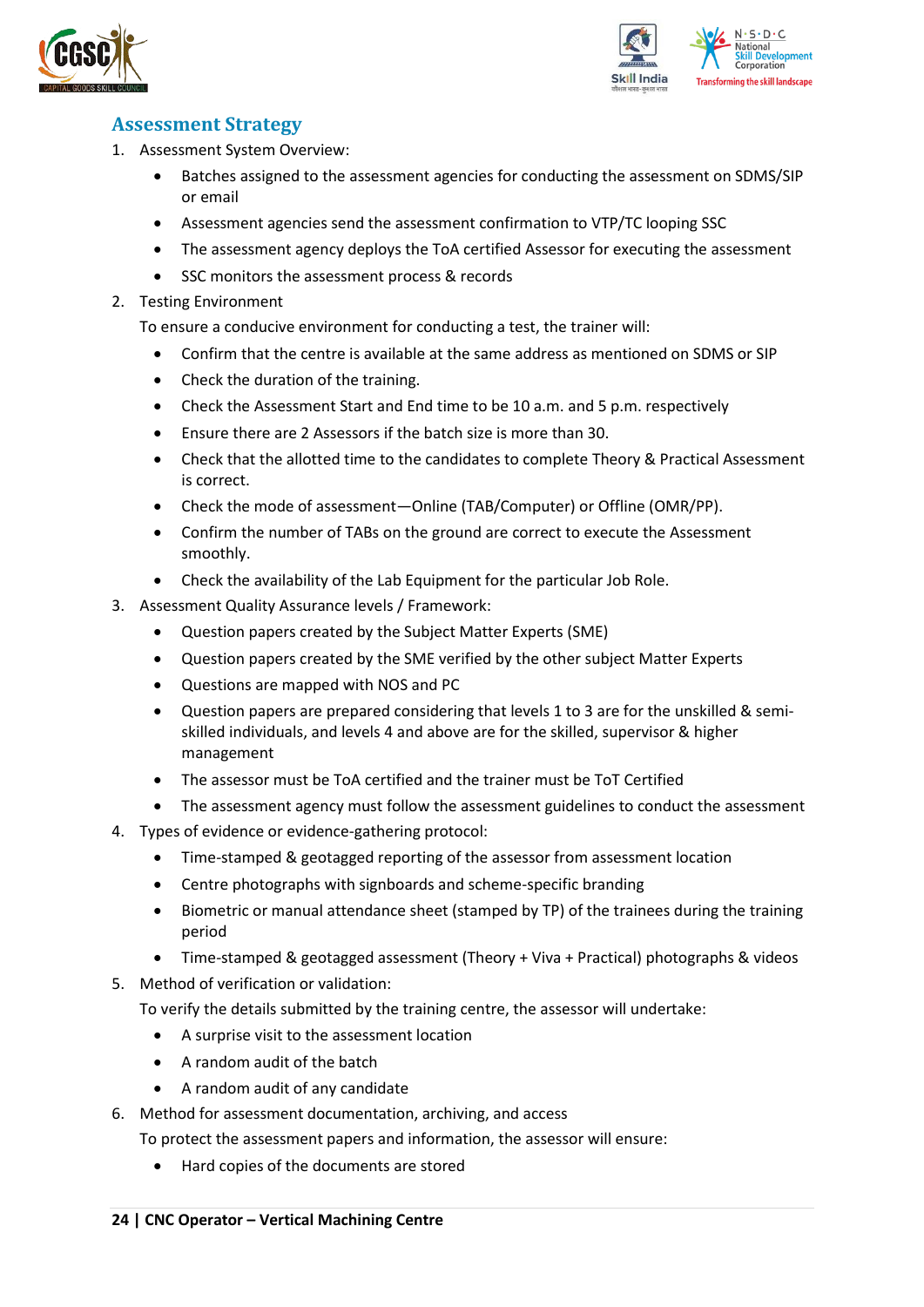



- Soft copies of the documents & photographs of the assessment are uploaded/accessed from Cloud Storage
- Soft copies of the documents & photographs of the assessment are stored on the Hard drive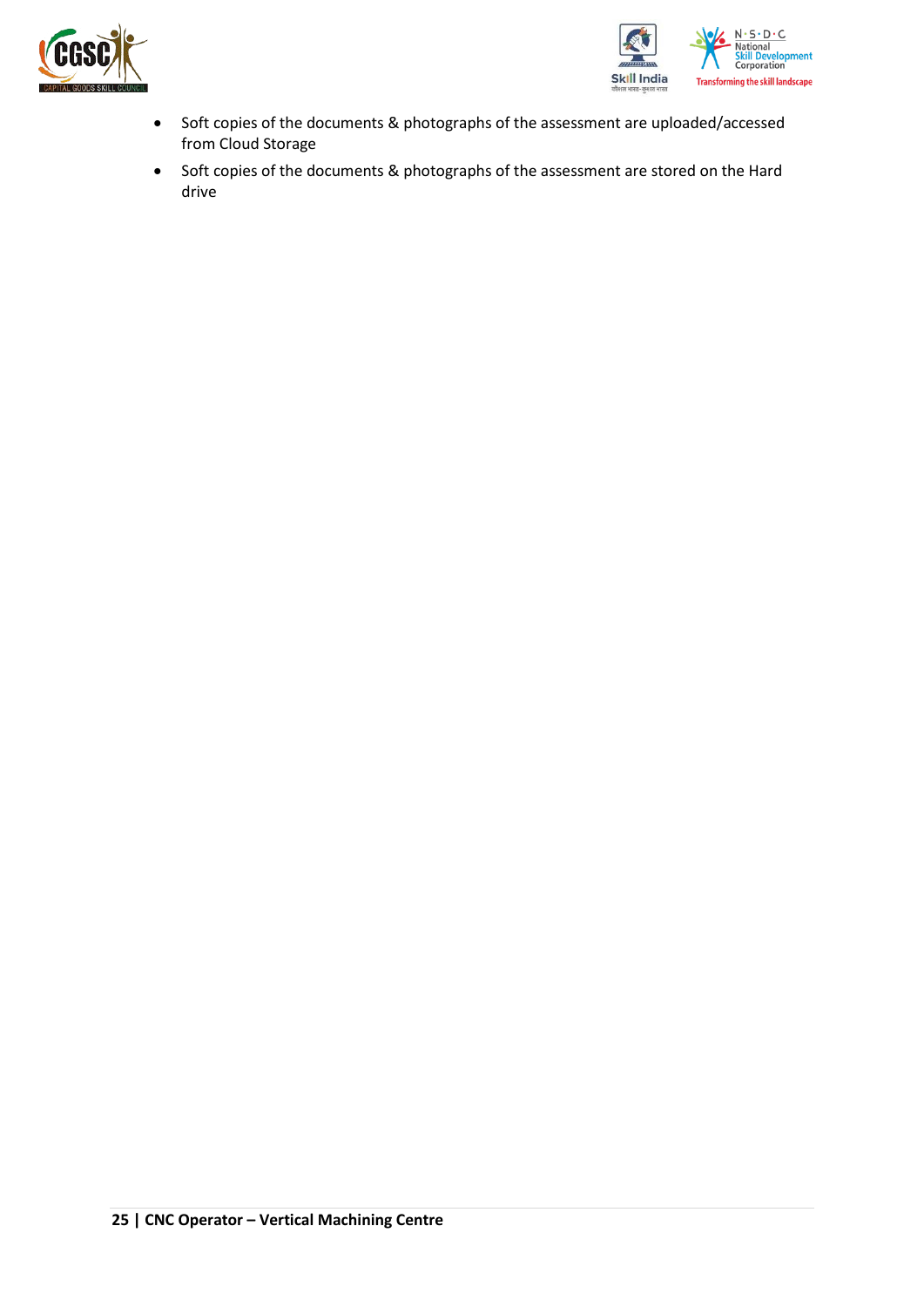



## <span id="page-25-0"></span>**References**

### <span id="page-25-1"></span>**Glossary**

| <b>Term</b>                  | <b>Description</b>                                                                                                                                                                                                                                                                                                                                |
|------------------------------|---------------------------------------------------------------------------------------------------------------------------------------------------------------------------------------------------------------------------------------------------------------------------------------------------------------------------------------------------|
| <b>Declarative knowledge</b> | Declarative knowledge refers to facts, concepts and principles that need to<br>be known and/or understood in order to accomplish a task or to solve a<br>problem.                                                                                                                                                                                 |
| <b>Key Learning</b>          | The key learning outcome is the statement of what a learner needs to know,<br>understand and be able to do in order to achieve the terminal outcomes. A<br>set of key learning outcomes will make up the training outcomes. Training<br>outcome is specified in terms of knowledge, understanding (theory) and<br>skills (practical application). |
| (M) TLO                      | On-the-job training (Mandatory); trainees are mandated to complete<br>specified hours of training on-site                                                                                                                                                                                                                                         |
| OJT (R)                      | On-the-job training (Recommended); trainees are recommended the<br>specified hours of training on-site                                                                                                                                                                                                                                            |
| <b>Procedural Knowledge</b>  | Procedural knowledge addresses how to do something, or how to perform a                                                                                                                                                                                                                                                                           |
| <b>Training Outcome</b>      | Training outcome is a statement of what a learner will know, understand<br>and be able to do upon the completion of the training.                                                                                                                                                                                                                 |
| <b>Terminal Outcome</b>      | The terminal outcome is a statement of what a learner will know,<br>understand and be able to do upon the completion of a module. A set of<br>terminal outcomes help to achieve the training outcome.                                                                                                                                             |